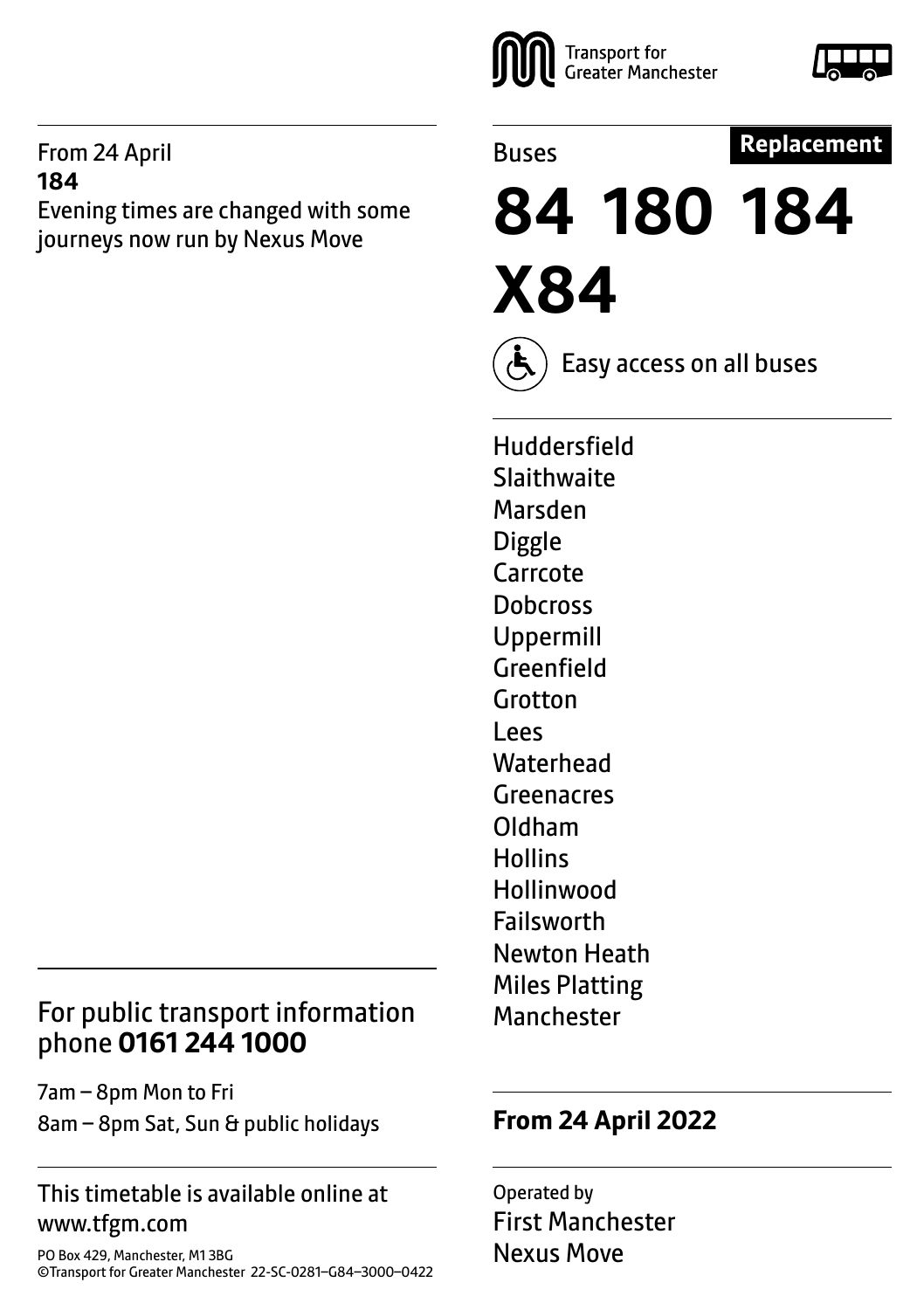# Additional information

## Alternative format

To ask for leaflets to be sent to you, or to request large print, Braille or recorded information phone 0161 244 1000 or visit www.tfgm.com

#### Easy access on buses



 Journeys run with low floor buses have no steps at the entrance, making getting on and off easier. Where shown, low floor buses have a ramp for access and a dedicated space for wheelchairs and pushchairs inside the bus. The bus operator will always try to provide easy access services where these services are scheduled to run.

# Using this timetable

Timetables show the direction of travel, bus numbers and the days of the week. Main stops on the route are listed on the left. Where no time is shown against a particular stop, the bus does not stop there on that journey. Check any letters which are shown in the timetable against the key at the bottom of the page.

## Where to find information about service changes

www.tfgm.com Bus station posters Leaflets from outlets.

# Tickets and information

Bus companies offer a range of tickets for use on their own buses. For travel on any service in the County, use System One tickets, including DaySaver. Travelshops provide tickets, information and journey planning advice on buses, trains and trams for work and pleasure.

# Using the 24 hour clock

Times are shown in four figures. The first two are the hour and the last two are the minutes.

0753 is 53 minutes past 7am 1953 is 53 minutes past 7pm



#### Operator details

#### **First Manchester**

Wallshaw Street Oldham OL1 3TR Telephone 03456 460707

#### **Nexus Move**

22 Old Street Ashton-under-Lyne Manchester OL6 6LB Telephone 0161 331 2989

#### **Travelshops**

#### **Manchester Shudehill Interchange**

Mon to Sat 7am to 6pm Sunday 8am to 1.15pm and 2pm to 4pm Public hols 8am to 5.20pm

#### **Oldham Bus Station**

Mon to Fri 7am to 5.30pm Saturday 8am to 5.30pm Sunday\* Closed \*Including public holidays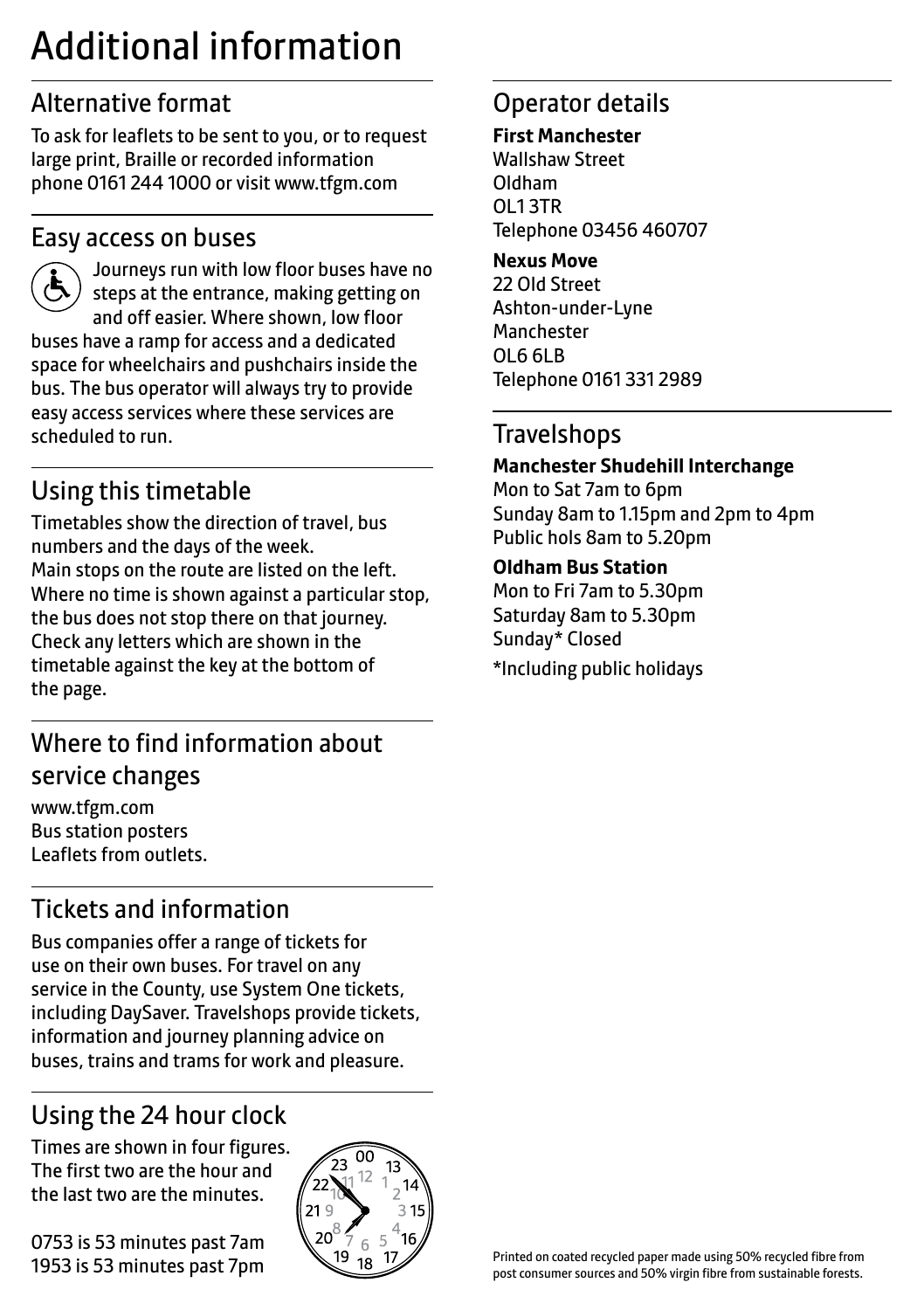| Uppermill, Turning Circle        |      |      |      |      | 0534 |         |      |      | 0611 |       |      | 0641 |      |       | 0701 |      | 0721 | 0731 | 0741 |
|----------------------------------|------|------|------|------|------|---------|------|------|------|-------|------|------|------|-------|------|------|------|------|------|
| Uppermill, Commercial Hotel      |      |      |      |      | 0535 |         |      |      | 0612 |       |      | 0642 |      |       | 0702 |      | 0722 | 0732 | 0742 |
| <b>Grotton, Station Road</b>     |      |      | 0509 |      | 0542 |         | 0602 |      | 0622 |       | 0642 | 0652 |      | 0702  | 0712 | 0722 | 0732 | 0742 | 0752 |
| Lees, County End                 |      |      | 0512 |      | 0545 |         | 0605 |      | 0625 |       | 0645 | 0655 |      | 0705  | 0715 | 0725 | 0735 | 0745 | 0755 |
| Oldham, Mumps                    | 0425 | 0455 | 0520 | 0538 | 0553 | 0603    | 0613 | 0623 | 0633 | 0643  | 0653 | 0703 | 0708 | 0713  | 0723 | 0733 | 0743 | 0753 | 0803 |
| Oldham, Bus Station arr          | 0429 | 0459 | 0524 | 0542 | 0600 | 0610    | 0620 | 0630 | 0640 | 0650  | 0700 | 0710 | 0715 | 0720  | 0730 | 0740 | 0750 | 0800 | 0810 |
| Oldham, Bus Station dep          | 0429 | 0459 | 0524 | 0542 | 0600 | 0612    | 0622 | 0632 | 0642 | 0652  | 0702 | 0712 | 0717 | 0722  | 0732 | 0742 | 0752 | 0802 | 0812 |
| Garden Suburb                    | 0436 | 0506 | 0531 | 0549 | 0611 | กธวว    | 0633 | 0643 | 0653 | .กรกร | 0713 | በ723 | በ728 | 0733  | กว⊿ว | 0753 | 0803 | 0813 | 0823 |
| Hollinwood, Mersey Road North    | 0441 | 0511 | 0536 | 0554 | 0617 | 0628    | 0638 | 0648 | 0658 | 0708  | 0718 | 0728 | 0733 | 0738  | 0748 | 0758 | 0808 | 0818 | 0828 |
| Newton Heath, Dean Lane          | 0449 | 0519 | 0544 | 0602 | 0625 | 0638    | 0648 | 0658 | 0708 | 0718  | 0728 | 0738 | 0743 | 0748  | 0758 | 0808 | 0818 | 0828 | 0838 |
| Manchester, Piccadilly Gardens   | 0500 | 0530 | 0555 | 0613 | 0636 | 0651    | 0701 | 0711 | 0721 | 0731  | 0741 | 0751 | 0756 | 0801  | 0811 | 0821 | 0831 | 0841 | 0851 |
|                                  |      |      |      |      |      |         |      |      |      |       |      |      |      |       |      |      |      |      |      |
| <b>Uppermill, Turning Circle</b> |      | 0757 | 0801 |      |      | 0831    |      |      |      | 01    |      |      | 31   |       | 1401 |      |      |      | 1431 |
| Uppermill, Commercial Hotel      |      | 0758 | 0802 |      |      | 0832    |      |      |      | 02    |      |      | 32   |       | 1402 |      |      |      | 1432 |
| <b>Grotton, Station Road</b>     | 0802 | 0808 | 0812 | 0822 | 0832 | 0842    |      | 52   | 02   | 12    | 22   | 32   | 42   |       | 1412 |      | 1422 | 1432 | 1442 |
| Lees, County End                 | 0805 | 0811 | 0815 | 0825 | 0835 | 0845    |      | 55   | 05   | 15    | 25   | 35   | 45   | mins  | 1415 |      | 1425 | 1435 | 1445 |
| Oldham, Mumps                    | 0813 | 0819 | 0823 | 0833 | 0843 | 0853    | then | 03   | 13   | 23    | 33   | 43   | 53   | past  | 1423 | 1428 | 1433 | 1443 | 1453 |
| Oldham, Bus Station arr          | 0820 | 0826 | 0830 | 0840 | 0850 | 0900 at |      | 10   | 20   | 30    | 40   | 50   | 00   | each  | 1430 | 1435 | 1440 | 1450 | 1500 |
| Oldham, Bus Station dep          | 0822 |      | 0832 | 0842 | 0852 | 0902    |      | 12   | 22   | 32    | 42   | 52   | 02   | hour  | 1432 | 1437 | 1442 | 1452 | 1502 |
| Garden Suburb                    | 0833 |      | 0843 | 0853 | 0903 | 0913    |      | 23   | 33   | 43    | 53   | 03   | 13   | until | 1443 | 1448 | 1453 | 1503 | 1513 |
| Hollinwood, Mersey Road North    | 0838 |      | 0848 | 0858 | 0908 | 0918    |      | 28   | 38   | 48    | 58   | 08   | 18   |       | 1448 | 1453 | 1458 | 1508 | 1518 |
| Newton Heath, Dean Lane          | 0848 |      | 0858 | 0908 | 0918 | 0928    |      | 38   | 48   | 58    | 08   | 18   | 28   |       | 1458 | 1503 | 1508 | 1518 | 1528 |
| Manchester, Piccadilly Gardens   | 0901 |      | 0911 | 0921 | 0931 | 0941    |      | 51   | 01   | 11    | 21   | 31   | 41   |       | 1511 | 1516 | 1521 | 1531 | 1541 |

#### Bus 84 is run by First Manchester

& - All bus 84 journeys are run using easy access buses. See inside front cover of this leaflet for details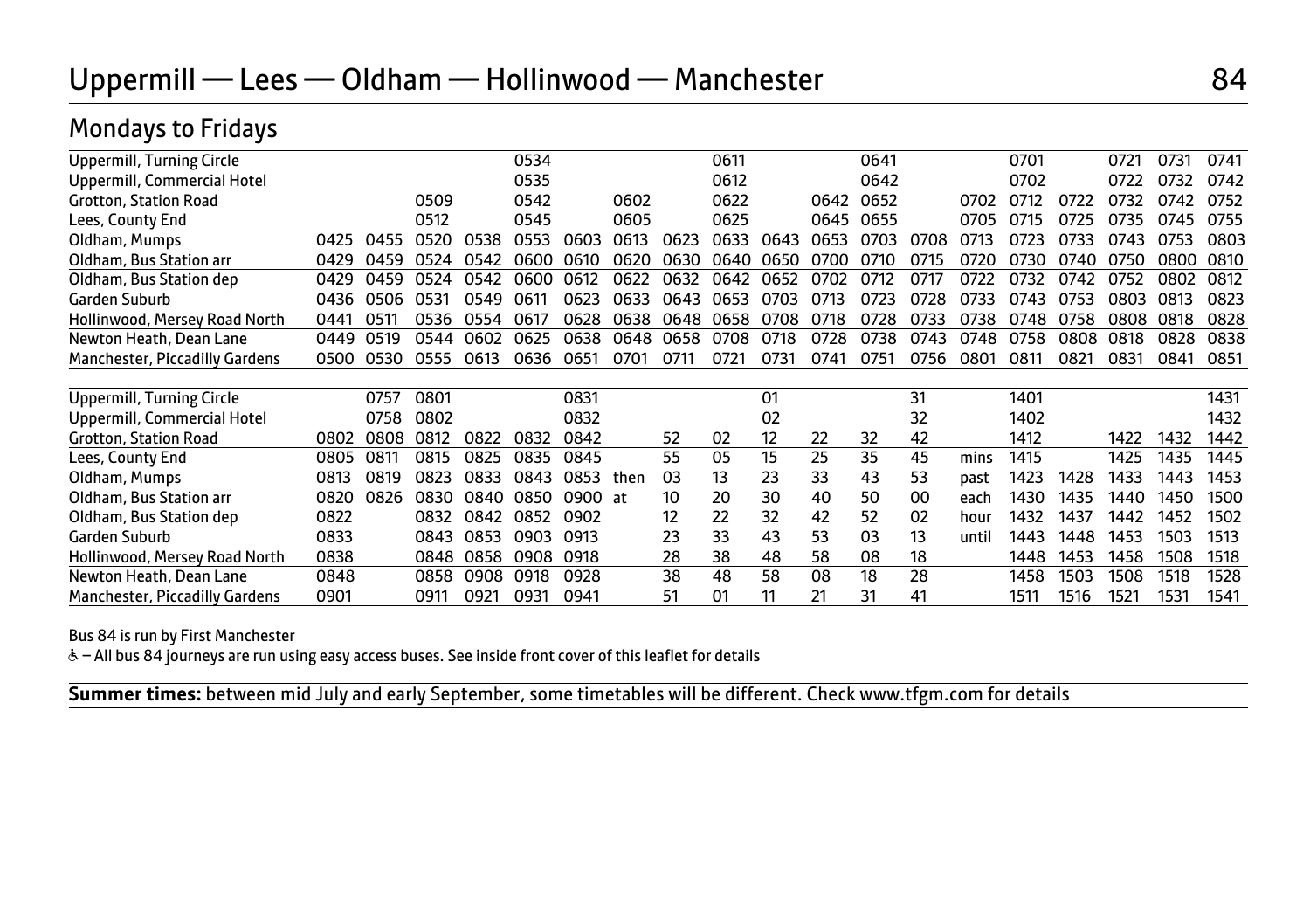#### Mondays to Fridays (continued)

|                                  |      |      |      |      | <b>M</b> SD SD |       | <b>SD</b> |      |      |      |    |    |    |    |    |    |       |      |      |
|----------------------------------|------|------|------|------|----------------|-------|-----------|------|------|------|----|----|----|----|----|----|-------|------|------|
| Uppermill, Turning Circle        |      |      | 1501 |      | a              | a     | a         |      | 1531 |      |    |    | 01 |    |    | 31 |       | 1731 | 1800 |
| Uppermill, Commercial Hotel      |      |      | 1502 |      | 1515           | 1516  | 1517      |      | 1532 |      |    |    | 02 |    |    | 32 |       | 1732 | 1801 |
| <b>Grotton, Station Road</b>     | 1452 | 1502 | 1512 | 1522 | 1525           | 1526  | 1527      | 1532 | 1542 |      | 52 | 02 | 12 | 22 | 32 | 42 |       | 1742 | 1809 |
| Lees, County End                 | 1455 | 1505 | 1515 | 1525 | 1533           | 1534  | 1535      | 1535 | 1545 |      | 55 | 05 | 15 | 25 | 35 | 45 | mins  | 1745 | 1812 |
| Oldham, Mumps                    | 1503 | 1513 | 1523 | 1533 | 1541           | 1542  | 1543      | 1543 | 1553 |      | 03 | 13 | 23 | 33 | 43 | 53 | past  | 1753 | 1820 |
| Oldham, Bus Station arr          | 1510 | 1520 | 1530 | 1540 | 1548           | 1549  | 1550      | 1550 | 1600 | then | 10 | 20 | 30 | 40 | 50 | 00 | each  | 1800 | 1824 |
| Oldham, Bus Station dep          | 1512 | 1522 | 1532 | 1542 |                |       |           | 1552 | 1602 | at   | 12 | 22 | 32 | 42 | 52 | 02 | hour  | 1802 | 1824 |
| Garden Suburb                    | 1523 | 1533 | 1543 | 1553 |                |       |           | 1603 | 1613 |      | 23 | 33 | 43 | 53 | 03 | 13 | until | 1813 | 1831 |
| Hollinwood, Mersey Road North    | 1528 | 1538 | 1548 | 1558 |                |       |           | 1608 | 1618 |      | 28 | 38 | 48 | 58 | 08 | 18 |       | 1818 | 1836 |
| Newton Heath, Dean Lane          | 1538 | 1548 | 1558 | 1608 |                |       |           | 1618 | 1628 |      | 38 | 48 | 58 | 08 | 18 | 28 |       | 1828 | 1844 |
| Manchester, Piccadilly Gardens   | 1551 | 1601 | 1611 | 1621 |                |       |           | 1631 | 1641 |      | 51 | 01 | 11 | 21 | 31 | 41 |       | 1841 | 1855 |
| <b>Uppermill, Turning Circle</b> | 1825 |      | 1855 |      | 1920           |       | 2320      |      |      |      |    |    |    |    |    |    |       |      |      |
| Uppermill, Commercial Hotel      | 1826 |      | 1856 |      | 1921           |       | 2321      |      |      |      |    |    |    |    |    |    |       |      |      |
| <b>Grotton, Station Road</b>     | 1834 |      | 1904 |      | 1929           |       | 2329      |      |      |      |    |    |    |    |    |    |       |      |      |
| Lees, County End                 | 1837 |      | 1907 |      | 1932           | and   | 2332      |      |      |      |    |    |    |    |    |    |       |      |      |
| Oldham, Mumps                    | 1845 | 1853 | 1915 | 1923 | 1940           | every | 2340      |      |      |      |    |    |    |    |    |    |       |      |      |
| Oldham, Bus Station arr          | 1849 | 1857 | 1919 | 1927 | 1944           | 30    | 2344      |      |      |      |    |    |    |    |    |    |       |      |      |
| Oldham, Bus Station dep          | 1849 | 1857 | 1919 | 1927 | 1944           | mins  | 2344      |      |      |      |    |    |    |    |    |    |       |      |      |
| Garden Suburb                    | 1856 | 1904 | 1926 | 1934 | 1951           | until | 2351      |      |      |      |    |    |    |    |    |    |       |      |      |
| Hollinwood, Mersey Road North    | 1901 | 1909 | 1931 | 1939 | 1956           |       | 2356      |      |      |      |    |    |    |    |    |    |       |      |      |
| Newton Heath, Dean Lane          | 1909 | 1917 | 1939 | 1947 | 2004           |       | 0004      |      |      |      |    |    |    |    |    |    |       |      |      |
| Manchester, Piccadilly Gardens   | 1920 | 1928 | 1950 | 1958 | 2015           |       | 0015      |      |      |      |    |    |    |    |    |    |       |      |      |

#### Saturdays

| Uppermill, Turning Circle      |       |           | 0530      |      | 0608  |      | 0638 |      | 0708 |      | 0731      |      |           | 0801           |      |      | 0831                |           |      |
|--------------------------------|-------|-----------|-----------|------|-------|------|------|------|------|------|-----------|------|-----------|----------------|------|------|---------------------|-----------|------|
| Uppermill, Commercial Hotel    |       |           | 0531      |      | 0609  |      | 0639 |      | 0709 |      | 0732      |      |           | 0802           |      |      | 0832                |           |      |
| <b>Grotton, Station Road</b>   |       | 0509      | 0539      |      | 0617  |      | 0647 |      | 0717 |      | 0741      |      | 0802 0812 |                |      | 0832 | 0842 0852 0902      |           |      |
| Lees, County End               |       | 0512      | 0542      |      | 0620  |      | 0650 |      | 0720 |      | 0745      |      | 0806 0815 |                |      | 0835 | 0845 0855 0905      |           |      |
| Oldham, Mumps                  | 0450. | 0520      | 0550      | 0613 | በ628. | 0643 | 0658 | 0713 | 0728 | በ743 | 0753      | กลกว | 0813      | 0823           | 0833 | 0843 | 0853                | 0903 0913 |      |
| Oldham, Bus Station arr        |       | 0454 0524 | 0554 0617 |      | 0632  | 0647 | 0702 | 0717 | 0732 | 0747 | 0757      | 0808 | 0818      | 0828           | 0838 |      | 0850 0900 0910 0920 |           |      |
| Oldham, Bus Station dep        | 0454  | 0524      | 0554      | 0617 | กราว  | 0647 | 0702 | 0717 | 0732 | 0747 | 0757      | 0808 | 0818      | 0830           | 0840 | 0852 | 0902                | 0912 0922 |      |
| Garden Suburb                  | 0501  | 0531      | 0601      | 0624 | 0639  | 0654 | 0709 | 0724 | 0739 | 0754 | 0804 0815 |      | 0827      | 0839           | 0851 | 0903 | 0913                | 0923 0933 |      |
| Hollinwood, Mersey Road North  | 0506  | 0536      | 0606 0629 |      | 0644  | 0659 | 0714 | 0729 | 0744 | 0759 | 0809      | 0820 | 0832      | 0844 0856 0908 |      |      | 0918                | 0928 0938 |      |
| Newton Heath, Dean Lane        | 0514  | 0544      | 0614      | 0637 | 0652  | 0707 | 0722 | 0737 | 0752 | 0807 | 0819      | 0830 | 0842      | 0854           | 0906 | 0918 | 0928                | 0938 0948 |      |
| Manchester, Piccadilly Gardens | 0525  | 0555      | 0625      | 0648 | 0703  | 0718 | 0733 | 0748 | 0803 | 0818 | 0831      | 0843 | 0855      | 0907           | 0919 | 0931 | 0941                | 0951      | 1001 |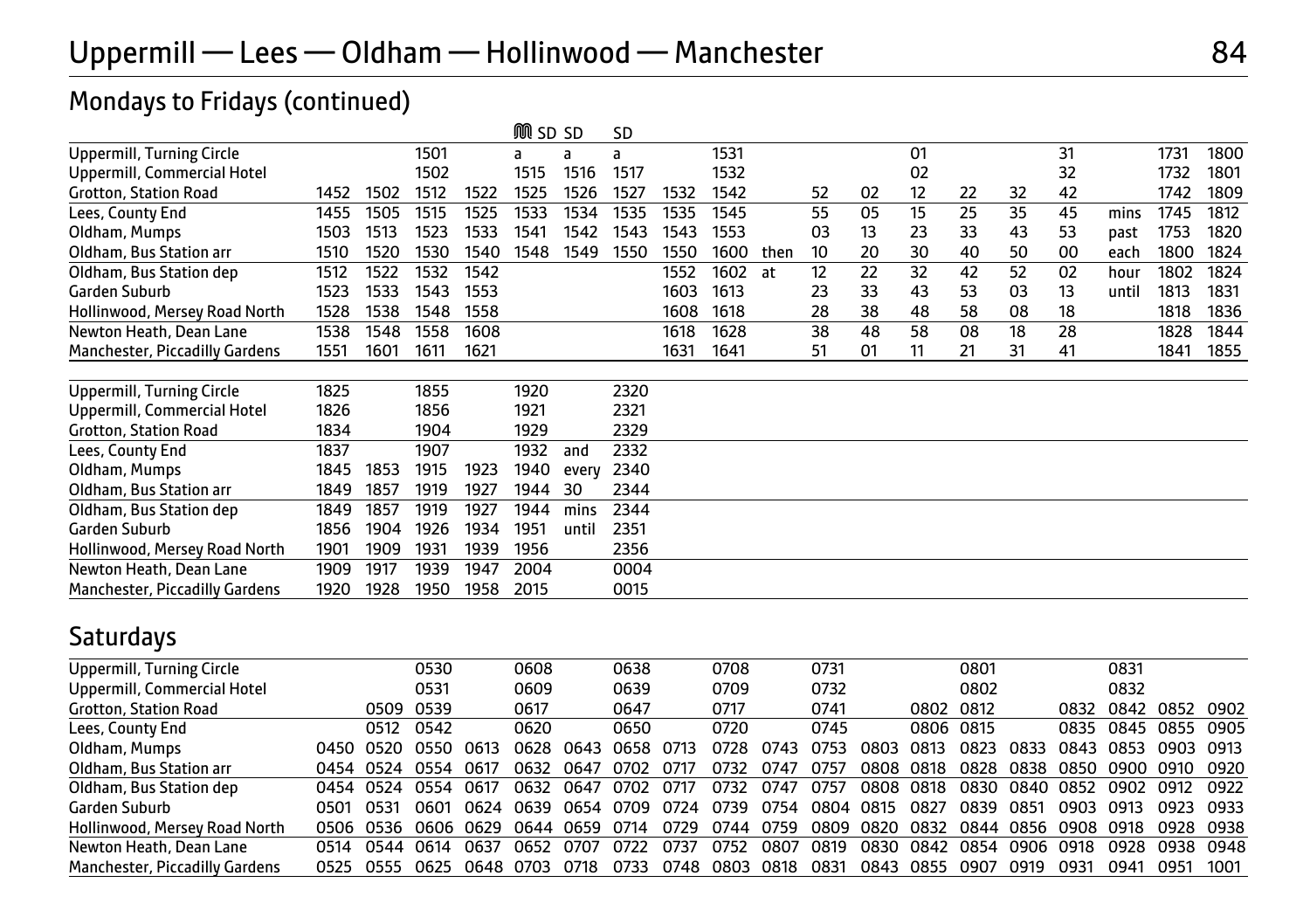#### Saturdays (continued)

| Uppermill, Turning Circle      | 0901 |      |    |                | $3^{\circ}$ |    |    | 01 |       | 173  | 1800 | 1825 | 1855 | 1920 | 1950 |       | 2320 |
|--------------------------------|------|------|----|----------------|-------------|----|----|----|-------|------|------|------|------|------|------|-------|------|
| Uppermill, Commercial Hotel    | 0902 |      |    |                | 32          |    |    | 02 |       | 1732 | 1801 | 1826 | 1856 | 1921 | 1951 |       | 2321 |
| <b>Grotton, Station Road</b>   | 0912 |      | 22 | 32             | 42          | 52 | 02 | 12 |       | 1742 | 1809 | 1834 | 1904 | 1929 | 1959 |       | 2329 |
| Lees, County End               | 0915 |      | 25 | 35             | 45          | 55 | 05 | 15 | mins  | 1745 | 1812 | 1837 | 1907 | 1932 | 2002 | and   | 2332 |
| Oldham, Mumps                  | 0923 | then | 33 | 43             | 53          | 03 | 13 | 23 | past  | 1753 | 1820 | 1845 | 1915 | 1940 | 2010 | every | 2340 |
| Oldham, Bus Station arr        | 0930 | - at | 40 | 50             | 00          | 10 | 20 | 30 | each  | 1800 | 1824 | 1849 | 1919 | 1944 | 2014 | 30    | 2344 |
| Oldham, Bus Station dep        | 0932 |      | 42 | 52             | 02          | 12 | 22 | 32 | hour  | 1802 | 1824 | 1849 | 1919 | 1944 | 2014 | mins  | 2344 |
| Garden Suburb                  | 0943 |      | 53 | 03             | 13          | 23 | 33 | 43 | until | 1813 | 183' | 1856 | 1926 | 1951 | 2021 | until | 2351 |
| Hollinwood, Mersey Road North  | 0948 |      | 58 | 08             | 18          | 28 | 38 | 48 |       | 1818 | 1836 | 1901 | 1931 | 1956 | 2026 |       | 2356 |
| Newton Heath, Dean Lane        | 0958 |      | 08 | 18             | 28          | 38 | 48 | 58 |       | 1828 | 1844 | 1909 | 1939 | 2004 | 2034 |       | 0004 |
| Manchester, Piccadilly Gardens | 1011 |      | 21 | 3 <sup>1</sup> | 41          | 51 | 01 | 11 |       | 1841 | 1855 | 1920 | 1950 | 2015 | 2045 |       | 0015 |

#### Sundays and public holidays (except Christmas and New Year period)

| Uppermill, Turning Circle      |      |      |      |      |      |      | 0830 |      |      | 00 |    | 30 |    |       |      | 1730 | 1835 | 1934 | 2035 |
|--------------------------------|------|------|------|------|------|------|------|------|------|----|----|----|----|-------|------|------|------|------|------|
| Uppermill, Commercial Hotel    |      |      |      |      |      |      | 0831 |      |      | 01 |    | 31 |    |       |      | 1731 | 1836 | 1935 | 2036 |
| Grotton, Station Road          |      |      |      | 0708 |      | 0809 | 0839 |      |      | 09 |    | 39 |    | mins  |      | 1739 | 1844 | 1943 | 2044 |
| Lees, County End               |      |      |      | 0712 |      | 0813 | 0843 |      | then | 13 |    | 43 |    | past  |      | 1743 | 1847 | 1946 | 2047 |
| Oldham, Mumps                  | 0552 | 0622 | 0652 | 0722 | 0752 | 0822 | 0852 |      | at   | 22 |    | 52 |    | each  |      | 1752 | 1855 | 1954 | 2055 |
| Oldham, Bus Station            | 0557 | 0627 | 0657 | 0727 | 0757 | 0827 | 0857 | 0917 |      | 27 | 47 | 57 | 17 | hour  | 1747 | 1757 | 1859 | 1958 | 2059 |
| Garden Suburb                  | 0605 | 0635 | 0705 | 0735 | 0805 | 0835 | 0905 | 0925 |      | 35 | 55 | 05 | 25 | until | 1755 | 1805 | 1906 | 2005 | 2106 |
| Hollinwood, Mersey Road North  | 0612 | 0642 | 0712 | 0742 | 0812 | 0842 | 0912 | 0932 |      | 42 | 02 | 12 | 32 |       | 1802 | 1812 | 1911 | 2010 | 2111 |
| Newton Heath, Dean Lane        | 0623 | 0653 | 0723 | 0753 | 0823 | 0853 | 0923 | 0943 |      | 53 | 13 | 23 | 43 |       | 1813 | 1823 | 1919 | 2018 | 2119 |
| Manchester, Piccadilly Gardens | 0637 | 0707 | 0737 | 0807 | 0837 | 0907 | 0937 | 0957 |      | 07 | 27 | 37 | 57 |       | 1827 | 1837 | 1930 | 2029 | 2130 |
|                                |      |      |      |      |      |      |      |      |      |    |    |    |    |       |      |      |      |      |      |
| Uppermill, Turning Circle      | 2135 | 2235 | 2335 |      |      |      |      |      |      |    |    |    |    |       |      |      |      |      |      |
| Uppermill, Commercial Hotel    | 2136 | 2236 | 2336 |      |      |      |      |      |      |    |    |    |    |       |      |      |      |      |      |
| <b>Grotton, Station Road</b>   | 2144 | 2244 | 2344 |      |      |      |      |      |      |    |    |    |    |       |      |      |      |      |      |
| Lees, County End               | 2147 | 2247 | 2347 |      |      |      |      |      |      |    |    |    |    |       |      |      |      |      |      |
| Oldham, Mumps                  | 2155 | 2255 | 2355 |      |      |      |      |      |      |    |    |    |    |       |      |      |      |      |      |
| Oldham, Bus Station            | 2159 | 2259 | 2359 |      |      |      |      |      |      |    |    |    |    |       |      |      |      |      |      |
| Garden Suburb                  | 2206 | 2306 |      |      |      |      |      |      |      |    |    |    |    |       |      |      |      |      |      |
| Hollinwood, Mersey Road North  | 2211 | 2311 |      |      |      |      |      |      |      |    |    |    |    |       |      |      |      |      |      |
| Newton Heath, Dean Lane        | 2219 | 2319 |      |      |      |      |      |      |      |    |    |    |    |       |      |      |      |      |      |
| Manchester, Piccadilly Gardens | 2230 | 2330 |      |      |      |      |      |      |      |    |    |    |    |       |      |      |      |      |      |
|                                |      |      |      |      |      |      |      |      |      |    |    |    |    |       |      |      |      |      |      |

For details of buses during the Christmas and New Year period, please phone 0161 244 1000

M – Journey provided with the financial support of Transport for Greater Manchester. Bus 84 is run by First Manchester

a – Starts from Saddleworth School 5 minutes earlier. SD – Bus S84 running on schooldays only

W– All bus 84 and S84 journeys are run using easy access buses. See inside front cover of this leaflet for details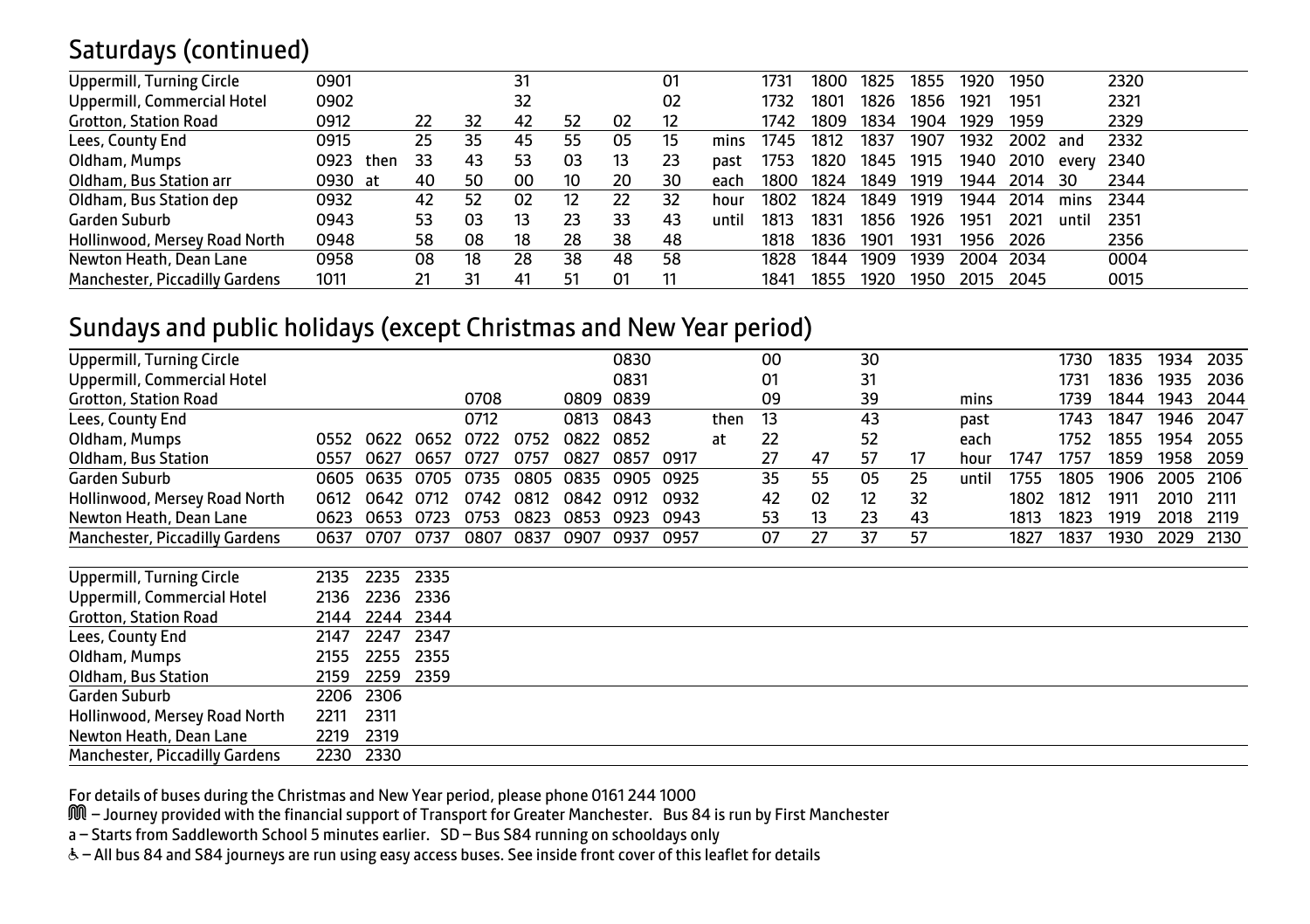|                                  |      |      |      |      |      |      |      | <b>M</b> SD SD |      |      |       |      |      |      |      |      |      |      |      |
|----------------------------------|------|------|------|------|------|------|------|----------------|------|------|-------|------|------|------|------|------|------|------|------|
| Manchester, Piccadilly Gardens   | 0505 | 0535 | 0600 | 0622 | 0642 | 0658 | 0708 |                |      | 0718 | 0728  | 0738 | 0748 | 0758 | 0808 | 0818 | 0828 | 0838 | 0848 |
| Newton Heath, Dean Lane          | 0516 | 0546 | 0611 | 0634 | 0655 | 0711 | 0721 |                |      | 0731 | 0741  | 0751 | 0801 | 0811 | 0821 | 0831 | 0841 | 0851 | 0901 |
| Hollinwood, Wickentree Lane      | 0524 | 0554 | 0619 | 0643 | 0704 | 0720 | 0730 |                |      | 0740 | 0750  | 0800 | 0810 | 0820 | 0830 | 0840 | 0850 | 0900 | 0910 |
| <b>Garden Suburb</b>             | 0529 | 0559 | 0624 | 0649 | 0710 | 0726 | 0736 |                |      | 0746 | 0756  | 0806 | 0816 | 0826 | 0836 | 0846 | 0856 | 0906 | 0916 |
| Oldham, Bus Station arr          | 0536 | 0606 | 0631 | 0658 | 0721 | 0737 | 0747 |                |      | 0757 | 0807  | 0817 | 0827 | 0837 | 0847 | 0857 | 0907 | 0917 | 0927 |
| Oldham, Bus Station dep          | 0536 | 0606 | 0631 | 0658 | 0723 | 0739 | 0749 | b              | 0754 | 0759 | 0809  | 0819 | 0829 | 0839 | 0849 | 0859 | 0909 | 0919 | 0929 |
| Oldham, Mumps                    | 0540 | 0610 | 0635 | 0705 | 0730 | 0746 | 0756 | 0756           | 0802 | 0806 | 0816  | 0826 | 0836 | 0846 | 0856 | 0906 | 0916 | 0926 | 0936 |
| Lees, County End                 | 0548 | 0618 | 0643 | 0713 | 0738 | 0754 | 0804 | 0804           | 0810 | 0814 | 0824  | 0834 | 0844 | 0854 | 0904 | 0914 | 0924 | 0934 | 0944 |
| <b>Grotton, Station Road</b>     | 0551 | 062  | 0646 | 0716 | 0741 | 0757 | 0807 | 0807           | 0813 | 0817 | 0827  | 0837 | 0847 | 0857 | 0907 | 0917 | 0927 | 0937 | 0947 |
| Uppermill, Commercial Hotel      | 0558 | 0628 | 0653 | 0725 | 0750 |      | 0816 | 0816           | 0822 |      |       | 0846 |      |      | 0916 |      |      | 0946 |      |
| Uppermill, Turning Circle        | 0559 | 0629 | 0654 | 0726 | 0751 |      | 0817 | C              | c    |      |       | 0847 |      |      | 0917 |      |      | 0947 |      |
| Manchester, Piccadilly Gardens   | 0858 | 0908 | 0918 |      | 28   | 38   | 48   | 58             | 08   | 18   |       | 1448 |      | 1458 | 1508 | 1518 | 1528 | 1533 | 1543 |
| Newton Heath, Dean Lane          | 0911 | 0921 | 0931 |      | 41   | 51   | 01   | 11             | 21   | 31   |       | 1501 |      | 1511 | 1521 | 1531 | 1544 | 1549 | 1559 |
| Hollinwood, Wickentree Lane      | 0920 | 0930 | 0940 |      | 50   | 00   | 10   | 20             | 30   | 40   |       | 1510 |      | 1520 | 1530 | 1540 | 1554 | 1600 | 1610 |
| <b>Garden Suburb</b>             | 0926 | 0936 | 0946 |      | 56   | 06   | 16   | 26             | 36   | 46   | mins  | 1516 |      | 1526 | 1536 | 1546 | 1601 | 1608 | 1618 |
| Oldham, Bus Station arr          | 0937 | 0947 | 0957 | then | 07   | 17   | 27   | 37             | 47   | 57   | past  | 1527 |      | 1537 | 1547 | 1557 | 1612 | 1620 | 1630 |
| Oldham, Bus Station dep          | 0939 | 0949 | 0959 | at   | 09   | 19   | 29   | 39             | 49   | 59   | each  | 1529 | 1534 | 1539 | 1549 | 1559 | 1614 | 1622 | 1632 |
| Oldham, Mumps                    | 0946 | 0956 | 1006 |      | 16   | 26   | 36   | 46             | 56   | 06   | houi  | 1536 | 1541 | 1546 | 1556 | 1606 | 1622 | 1630 | 1640 |
| Lees, County End                 | 0954 | 1004 | 1014 |      | 24   | 34   | 44   | 54             | 04   | 14   | until | 1544 | 1549 | 1554 | 1604 | 1614 | 1630 | 1638 | 1648 |
| <b>Grotton, Station Road</b>     | 0957 | 1007 | 1017 |      | 27   | 37   | 47   | 57             | 07   | 17   |       | 1547 | 1552 | 1557 | 1607 | 1617 | 1633 | 1641 | 1651 |
| Uppermill, Commercial Hotel      |      | 1016 |      |      |      | 46   |      |                | 16   |      |       |      | 1601 |      | 1616 |      |      | 1650 |      |
| <b>Uppermill, Turning Circle</b> |      | 1017 |      |      |      | 47   |      |                | 17   |      |       |      | 1602 |      | 1617 |      |      | 1651 |      |
|                                  |      |      |      |      |      |      |      |                |      |      |       |      |      |      |      |      |      |      |      |
| Manchester, Piccadilly Gardens   | 1553 | 1603 | 1613 | 1623 | 1633 | 1643 | 1653 | 1703           | 1713 | 1723 | 1733  | 1743 | 1753 | 1803 | 1813 | 1823 | 1833 | 1843 | 1853 |
| Newton Heath, Dean Lane          | 1609 | 1619 | 1629 | 1639 | 1649 | 1659 | 1709 | 1719           | 1729 | 1739 | 1749  | 1758 | 1808 | 1819 | 1826 | 1836 | 1849 | 1856 | 1905 |
| Hollinwood, Wickentree Lane      | 1621 | 1631 | 1641 | 1651 | 1701 | 1711 | 1721 | 1731           | 1741 | 1751 | 1801  | 1809 | 1819 | 1831 | 1835 | 1845 | 1900 | 1905 | 1913 |
| <b>Garden Suburb</b>             | 1629 | 1639 | 1649 | 1659 | 1709 | 1719 | 1729 | 1739           | 1749 | 1759 | 1809  | 1815 | 1825 | 1839 | 1841 | 1851 | 1906 | 1911 | 1918 |
| Oldham, Bus Station arr          | 1641 | 1651 | 1701 | 1711 | 1721 | 1731 | 1741 | 1751           | 1801 | 1811 | 1821  | 1827 | 1837 | 1851 | 1852 | 1902 | 1918 | 1922 | 1927 |
| Oldham, Bus Station dep          | 1643 | 1653 | 1703 | 1713 | 1723 | 1733 | 1743 | 1753           | 1803 | 1813 | 1823  | 1829 | 1839 | 1853 | 1854 | 1904 | 1919 | 1924 | 1929 |
| Oldham, Mumps                    | 1651 | 1701 | 1711 | 172  | 1731 | 1741 | 1751 | 1801           | 1811 | 1821 | 1831  | 1836 | 1846 | 1900 | 1901 | 1911 | 1927 | 1931 | 1936 |
| Lees, County End                 | 1659 | 1709 | 1719 | 1729 | 1739 | 1749 | 1759 | 1809           | 1819 | 1829 | 1839  |      |      | 1908 |      |      | 1935 |      |      |
| Grotton, Station Road            | 1702 | 1712 | 1722 | 1732 | 1742 | 1752 | 1802 | 1812           | 1822 | 1832 | 1842  |      |      | 1911 |      |      | 1938 |      |      |
| Uppermill, Commercial Hotel      |      | 1721 |      |      | 1751 |      | 1811 | 1821           |      |      | 1851  |      |      | 1918 |      |      | 1945 |      |      |
| <b>Uppermill, Turning Circle</b> |      | 1722 |      |      | 1752 |      | 1812 | 1822           |      |      | 1852  |      |      | 1919 |      |      | 1946 |      |      |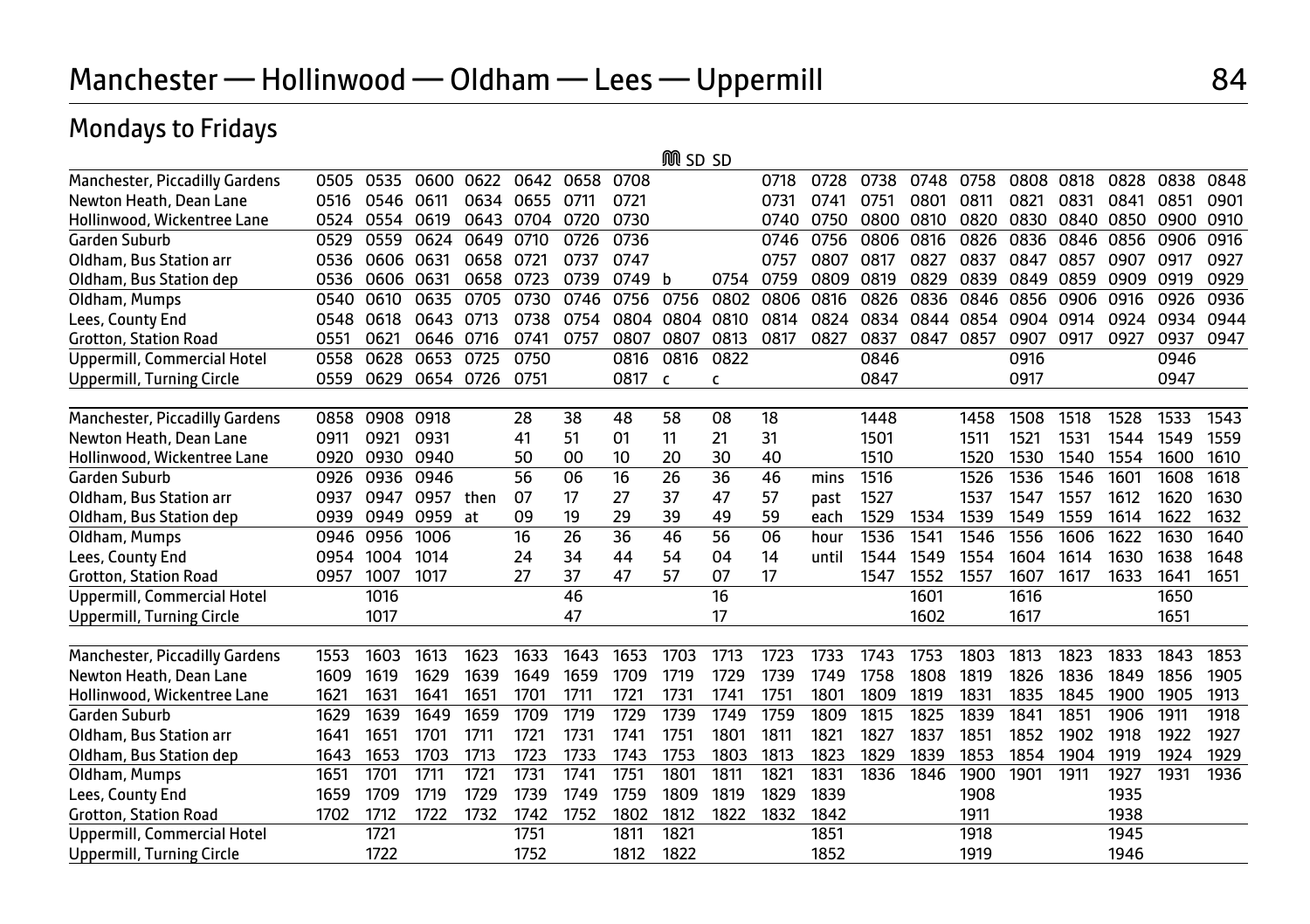#### Mondays to Fridays (continued)

| Manchester, Piccadilly Gardens | 1910 | 1930      | 1940                     | 2000                     | 2010 | 2020 | 2050 2120 |      | 2150 | 2220           | 2250 2320                          |      | 2350 0020 |      |  |
|--------------------------------|------|-----------|--------------------------|--------------------------|------|------|-----------|------|------|----------------|------------------------------------|------|-----------|------|--|
| Newton Heath, Dean Lane        | 1923 | 1941      | 1951                     | 2011                     | 2021 | 2031 | 2101      | 2131 | 2201 | 2231           | 2301                               | 2331 | 0001 0031 |      |  |
| Hollinwood, Wickentree Lane    | 1932 | 1949      | 1959                     | 2019                     | 2029 | 2039 | 2109      | 2139 | 2209 | 2239           | 2309                               | 2339 | 0009 0039 |      |  |
| Garden Suburb                  | 1938 | 1954      |                          | 2004 2024 2034 2044 2114 |      |      |           |      |      |                | 2144 2214 2244 2314 2344 0014 0044 |      |           |      |  |
| Oldham, Bus Station arr        | 1947 | 2001      | - 2011                   | 2031                     | 2041 | 2051 | 2121      | 2151 | 2221 | 2251           | 2321                               | 2351 | 0021      | 0051 |  |
| Oldham, Bus Station dep        | 1947 | 2001      | - 2011                   | 2031                     | 2041 | 2051 | 2121      | 2151 | 2221 | 2251           | 2321                               | 2351 | 0021      | 0051 |  |
| Oldham, Mumps                  |      |           | 1954 2005 2015 2035 2045 |                          |      | 2055 | 2125      | 2155 | 2225 |                | 2255 2325 2355 0025 0055           |      |           |      |  |
| Lees, County End               |      | 2002 2013 | 2023 2043                |                          |      | 2103 | 2133      | 2203 | 2233 |                | 2303 2333                          | 0003 |           |      |  |
| Grotton, Station Road          |      |           | 2005 2016 2026 2046      |                          |      | 2106 | 2136      |      |      |                | 2206 2236 2306 2336 0006           |      |           |      |  |
| Uppermill, Commercial Hotel    | 2012 | 2023      | 2033 2053                |                          |      | 2113 | 2143      | 2213 | 2243 | 2313           | - 2343                             |      |           |      |  |
| Uppermill, Turning Circle      | 2013 |           | 2024 2034 2054           |                          |      | 2114 | 2144      | 2214 |      | 2244 2314 2344 |                                    |      |           |      |  |

#### **Saturdays**

| 0530. |              |                                   |                                |                                                                              | 0723                           | 0738                         | 0753                         |      |                      |                                                                                        |                                                    |                                                                  |                                                         |      |      |      |                          |
|-------|--------------|-----------------------------------|--------------------------------|------------------------------------------------------------------------------|--------------------------------|------------------------------|------------------------------|------|----------------------|----------------------------------------------------------------------------------------|----------------------------------------------------|------------------------------------------------------------------|---------------------------------------------------------|------|------|------|--------------------------|
| 0541  | <u> ೧६11</u> | በ641                              | 0704                           | 0719                                                                         | 0734                           | 0749                         | 0804                         |      |                      |                                                                                        |                                                    | 0925                                                             | 0938                                                    | 0951 | 1001 | 1011 | 1021                     |
|       |              |                                   |                                | 0727                                                                         | 0742                           |                              | 0812                         |      |                      |                                                                                        |                                                    | 0934                                                             | 0947                                                    | 1000 | 1010 | 1020 | 1030                     |
|       |              |                                   |                                | 0732                                                                         |                                |                              |                              |      |                      |                                                                                        |                                                    |                                                                  | 0953                                                    | 1006 | 1016 | 1026 | 1036                     |
| 0601  | ู กรา        | 0701                              | 0724                           | 0739                                                                         |                                |                              |                              |      |                      | 0923                                                                                   |                                                    | 0950                                                             | 1003                                                    | 1017 | 1027 | 1037 | 1047                     |
| 0601  |              |                                   | 0724                           | 0739                                                                         |                                |                              |                              |      |                      |                                                                                        |                                                    |                                                                  | 1004                                                    | 1019 | 1029 | 1039 | 1049                     |
|       |              |                                   |                                |                                                                              |                                | 0813                         |                              |      |                      | 0928                                                                                   |                                                    | 0957                                                             | 1011                                                    | 1026 | 1036 | 1046 | 1056                     |
| 0613  |              |                                   | 0736                           | 0751                                                                         |                                | 0821                         | 0836                         |      |                      | 0936                                                                                   |                                                    | 1005                                                             | 1020                                                    | 1034 | 1044 | 1054 | 1104                     |
| 0616  |              |                                   | 0739                           | 0754                                                                         | 0809                           | 0824                         | 0839                         |      |                      | 0939                                                                                   |                                                    | 1007                                                             | 1022                                                    | 1037 | 1047 | 1057 | 1107                     |
| 0623  |              | 0723                              | 0746                           |                                                                              | 0816                           |                              | 0846                         |      | 0916                 | 0946                                                                                   |                                                    | 1016                                                             |                                                         | 1046 |      |      | 1116                     |
|       |              |                                   |                                |                                                                              | 0817                           |                              | 0847                         |      | 0917                 | 0947                                                                                   |                                                    | 1017                                                             |                                                         | 1047 |      |      | 1117                     |
|       |              | 0549 0619<br>0554<br>0631<br>0653 | 0701<br>0643 0713<br>0646 0716 | 0649 0712<br>0624 0654 0717<br>0605 0635 0705 0728<br>0624 0654 0724<br>0747 | 0600 0630 0653<br>0708<br>0743 | 0747<br>0754<br>0754<br>0758 | 0757<br>0802<br>0809<br>0806 | 0817 | 0819<br>0827<br>0851 | 0834 0847<br>0824 0839 0854 0907<br>0828 0843 0858 0911<br>0906 0919<br>0854 0909 0922 | 0832 0847 0900<br>0915<br>0809 0824 0839 0854 0907 | 0900 0912<br>0842 0855 0909 0921<br>0927<br>0941<br>0949<br>0952 | 0808 0823 0836 0848 0900 0912<br>0936<br>0923 0936 0951 | 0940 |      |      | 0925 0938 0948 0958 1008 |

Additional journey (Mondays to Fridays) 0933, 1003 Manchester, Piccadilly Gardens – Oldham, Mumps

M – Journey provided with the financial support of Transport for Greater Manchester

Bus 84 is run by First Manchester

b – Starts from Oldham, Lord Street at 0750

c – Continues to Saddleworth School 4 minutes later

SD – Bus S84 running on schooldays only

& - All bus 84 and S84 journeys are run using easy access buses. See inside front cover of this leaflet for details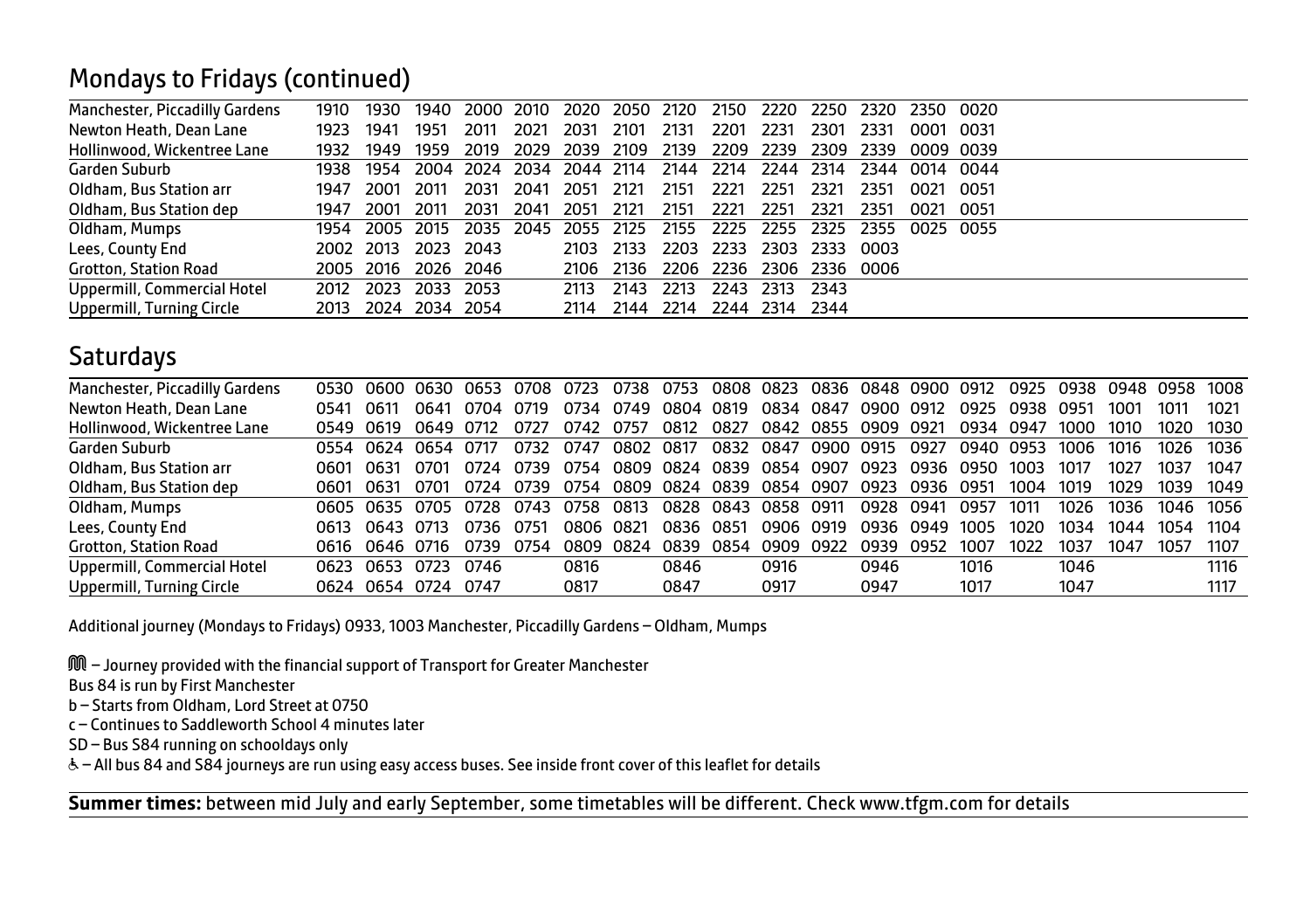| Saturdays (continued)            |      |      |      |      |      |      |      |      |      |       |      |      |      |      |      |      |      |      |      |
|----------------------------------|------|------|------|------|------|------|------|------|------|-------|------|------|------|------|------|------|------|------|------|
| Manchester, Piccadilly Gardens   | 1018 | 1028 |      | 38   | 48   | 58   | 08   | 18   | 28   |       | 1738 | 1748 | 1758 | 1808 | 1818 | 1828 | 1838 | 1850 | 1905 |
| Newton Heath, Dean Lane          | 1031 | 1041 |      | 51   | 01   | 11   | 21   | 31   | 41   |       | 1751 | 1801 | 1811 | 1821 | 1831 | 1841 | 1851 | 1903 | 1918 |
| Hollinwood, Wickentree Lane      | 1040 | 1050 |      | 00   | 10   | 20   | 30   | 40   | 50   |       | 1800 | 1810 | 1820 | 1830 | 1840 | 1850 | 1900 | 1911 | 1927 |
| Garden Suburb                    | 1046 | 1056 |      | 06   | 16   | 26   | 36   | 46   | 56   | mins  | 1806 | 1816 | 1826 | 1836 | 1846 | 1856 | 1906 | 1916 | 1933 |
| Oldham, Bus Station arr          | 1057 | 1107 | then | 17   | 27   | 37   | 47   | 57   | 07   | past  | 1817 | 1827 | 1837 | 1847 | 1857 | 1907 | 1917 | 1925 | 1944 |
| Oldham, Bus Station dep          | 1059 | 1109 | at   | 19   | 29   | 39   | 49   | 59   | 09   | each  | 1819 | 1829 | 1839 | 1849 | 1859 | 1909 | 1919 | 1927 | 1946 |
| Oldham, Mumps                    | 1106 | 1116 |      | 26   | 36   | 46   | 56   | 06   | 16   | hour  | 1826 | 1836 | 1846 | 1856 | 1906 | 1916 | 1926 | 1934 | 1953 |
| Lees, County End                 | 1114 | 1124 |      | 34   | 44   | 54   | 04   | 14   | 24   | until | 1834 |      |      | 1903 |      |      | 1934 |      | 2001 |
| Grotton, Station Road            | 1117 | 1127 |      | 37   | 47   | 57   | 07   | 17   | 27   |       | 1837 |      |      | 1906 |      |      | 1937 |      | 2004 |
| Uppermill, Commercial Hotel      |      |      |      | 46   |      |      | 16   |      |      |       | 1846 |      |      | 1914 |      |      | 1944 |      | 2011 |
| Uppermill, Turning Circle        |      |      |      | 47   |      |      | 17   |      |      |       | 1847 |      |      | 1915 |      |      | 1945 |      | 2012 |
| Manchester, Piccadilly Gardens   | 1930 | 2000 | 2030 | 2050 | 2120 | 2150 | 2220 | 2250 | 2320 | 2350  | 0020 |      |      |      |      |      |      |      |      |
| Newton Heath, Dean Lane          | 1941 | 2011 | 2041 | 2101 | 2131 | 2201 | 2231 | 2301 | 2331 | 0001  | 0031 |      |      |      |      |      |      |      |      |
| Hollinwood, Wickentree Lane      | 1949 | 2019 | 2049 | 2109 | 2139 | 2209 | 2239 | 2309 | 2339 | 0009  | 0039 |      |      |      |      |      |      |      |      |
| Garden Suburb                    | 1954 | 2024 | 2054 | 2114 | 2144 | 2214 | 2244 | 2314 | 2344 | 0014  | 0044 |      |      |      |      |      |      |      |      |
| Oldham, Bus Station              | 2001 | 2031 | 2101 | 2121 | 2151 | 2221 | 2251 | 2321 | 2351 | 0021  | 0051 |      |      |      |      |      |      |      |      |
| Oldham, Mumps                    | 2005 | 2035 | 2105 | 2125 | 2155 | 2225 | 2255 | 2325 | 2355 | 0025  | 0055 |      |      |      |      |      |      |      |      |
| Lees, County End                 | 2013 | 2043 | 2113 | 2133 | 2203 | 2233 | 2303 | 2333 | 0003 |       |      |      |      |      |      |      |      |      |      |
| Grotton, Station Road            | 2016 | 2046 | 2116 | 2136 | 2206 | 2236 | 2306 | 2336 | 0006 |       |      |      |      |      |      |      |      |      |      |
| Uppermill, Commercial Hotel      | 2023 | 2053 | 2123 | 2143 | 2213 | 2243 | 2313 | 2343 |      |       |      |      |      |      |      |      |      |      |      |
| <b>Uppermill, Turning Circle</b> | 2024 | 2054 | 2124 | 2144 | 2214 | 2244 | 2314 | 2344 |      |       |      |      |      |      |      |      |      |      |      |

#### Sundays and public holidays (except Christmas and New Year period)

| Manchester, Piccadilly Gardens |           | 0647      | O717 | 0747 | 0817 | 0847 | 0917 | 0947 | 1007 |      |    | 37 | 47 | 07 |       | 1817 | 1837 | 1900      | 1935 |
|--------------------------------|-----------|-----------|------|------|------|------|------|------|------|------|----|----|----|----|-------|------|------|-----------|------|
| Newton Heath, Dean Lane        |           | 0701      | 0731 | 0801 | 0831 | 0901 | 0931 | 1001 | 1021 |      | 31 | 51 | 01 | 21 |       | 1831 | 1851 | 1914      | 1946 |
| Hollinwood, Wickentree Lane    | 0627      | 0712      | 0742 | 0812 | 0842 | 0912 | 0942 | 1012 | 1032 |      | 42 | 02 | 12 | 32 | mins  | 1842 | 1902 | 1925      | 1954 |
| Garden Suburb                  | 0633      | 0719      | 0749 | 0819 | 0849 | 0919 | 0949 | 1019 | 1039 | then | 49 | 09 | 19 | 39 | past  | 1849 | 1909 | 1932      | 1959 |
| Oldham, Bus Station            | 0638 0727 |           | 0757 | 0827 | 0857 | 0927 | 0957 | 1027 | 1047 | -at  | 57 |    | 27 | 47 | each  | 1857 | 1917 | 1940      | 2006 |
| Oldham, Mumps                  |           | 0643 0732 | 0802 | 0832 | 0902 | 0932 | 1002 | 1032 | 1052 |      | 02 | 22 | 32 | 52 | hour  | 1902 | 1922 | 1945      | 2010 |
| Lees, County End               | 0651      | 0741      | 0811 | 0841 | 0911 | 0941 | 1011 | 1041 |      |      |    |    | 41 |    | until | 1911 |      | 1954      | 2018 |
| <b>Grotton, Station Road</b>   | 0654      | 0745      | 0815 | 0845 | 0915 | 0945 | 1015 | 1045 |      |      | 15 |    | 45 |    |       | 1915 |      | 1958      | 2021 |
| Uppermill, Commercial Hotel    |           | 0753      | 0823 | 0853 | 0923 | 0953 | 1023 | 1053 |      |      | 23 |    | 53 |    |       | 1923 |      | 2006 2029 |      |
| Uppermill, Turning Circle      |           | 0754      | 0824 | 0854 | 0924 | 0954 | 1024 | 1054 |      |      | 24 |    | 54 |    |       | 1924 |      | 2007      | 2030 |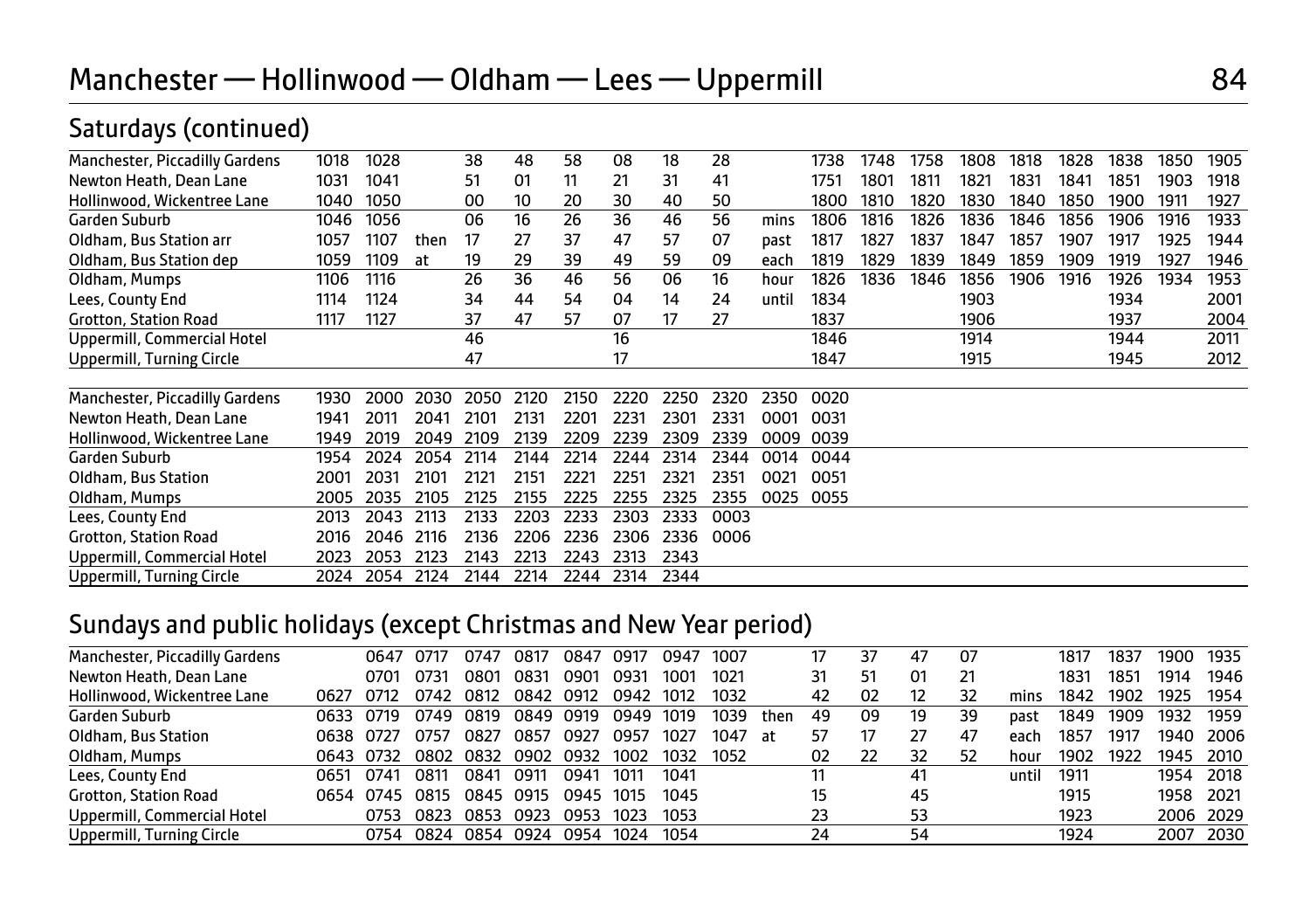#### Sundays and public holidays (except Christmas and New Year period) (continued)

| Manchester, Piccadilly Gardens | 2035 2135 2235 2335 |                |                     |  |
|--------------------------------|---------------------|----------------|---------------------|--|
| Newton Heath, Dean Lane        |                     |                | 2046 2146 2246 2346 |  |
| Hollinwood, Wickentree Lane    |                     |                | 2054 2154 2254 2354 |  |
| Garden Suburb                  |                     |                | 2059 2159 2259 2359 |  |
| Oldham, Bus Station            |                     |                | 2106 2206 2306 0006 |  |
| Oldham, Mumps                  |                     |                | 2110 2210 2310 0010 |  |
| Lees, County End               | 2118 2218 2318      |                |                     |  |
| <b>Grotton, Station Road</b>   | 2121                | 2221 2321      |                     |  |
| Uppermill, Commercial Hotel    | 2129 2229 2329      |                |                     |  |
| Uppermill, Turning Circle      |                     | 2130 2230 2330 |                     |  |

For details of buses during the Christmas and New Year period, please phone 0161 244 1000

Bus 84 is run by First Manchester

& - All bus 84 journeys are run using easy access buses. See inside front cover of this leaflet for details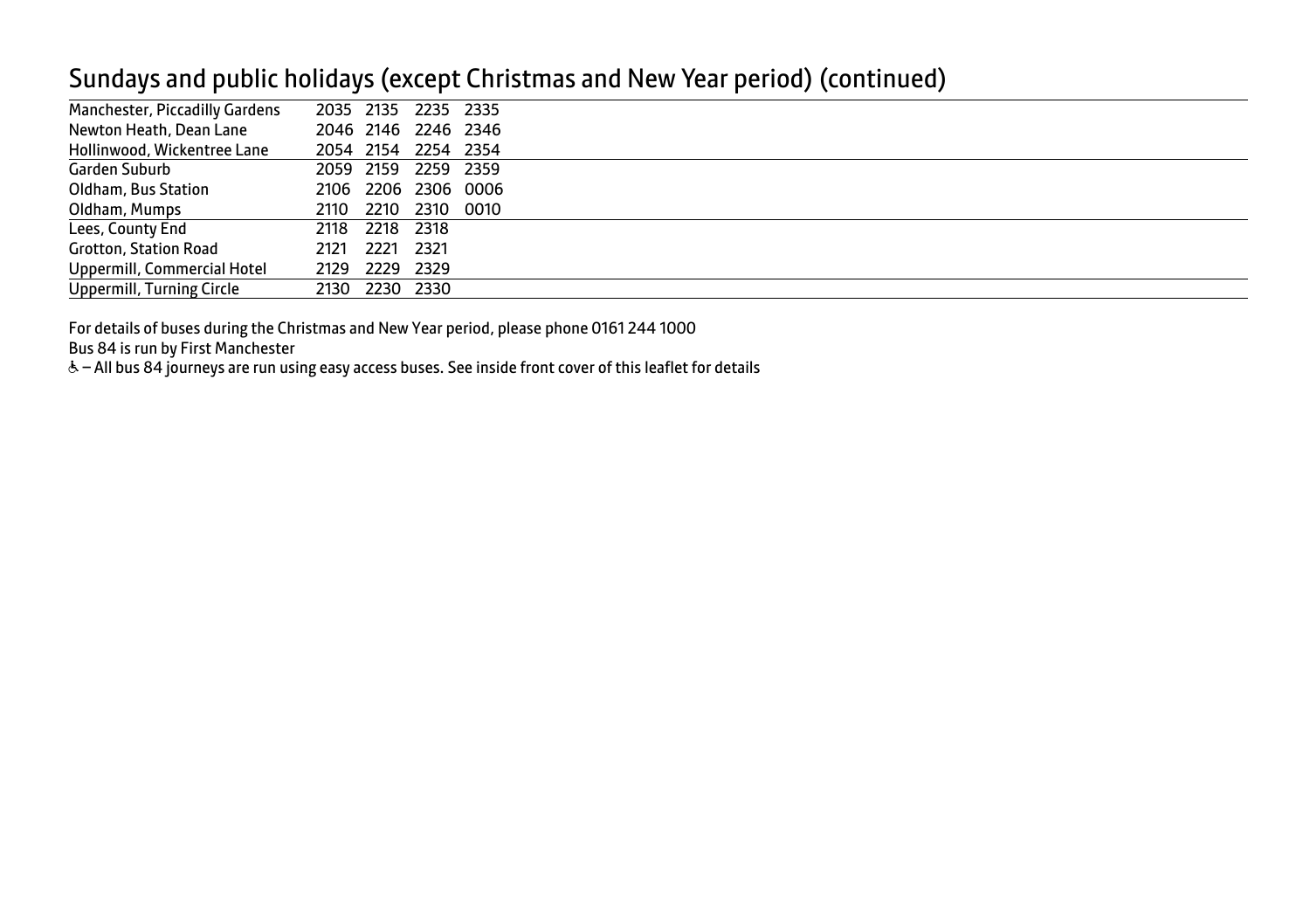# **84 180 184 X84**

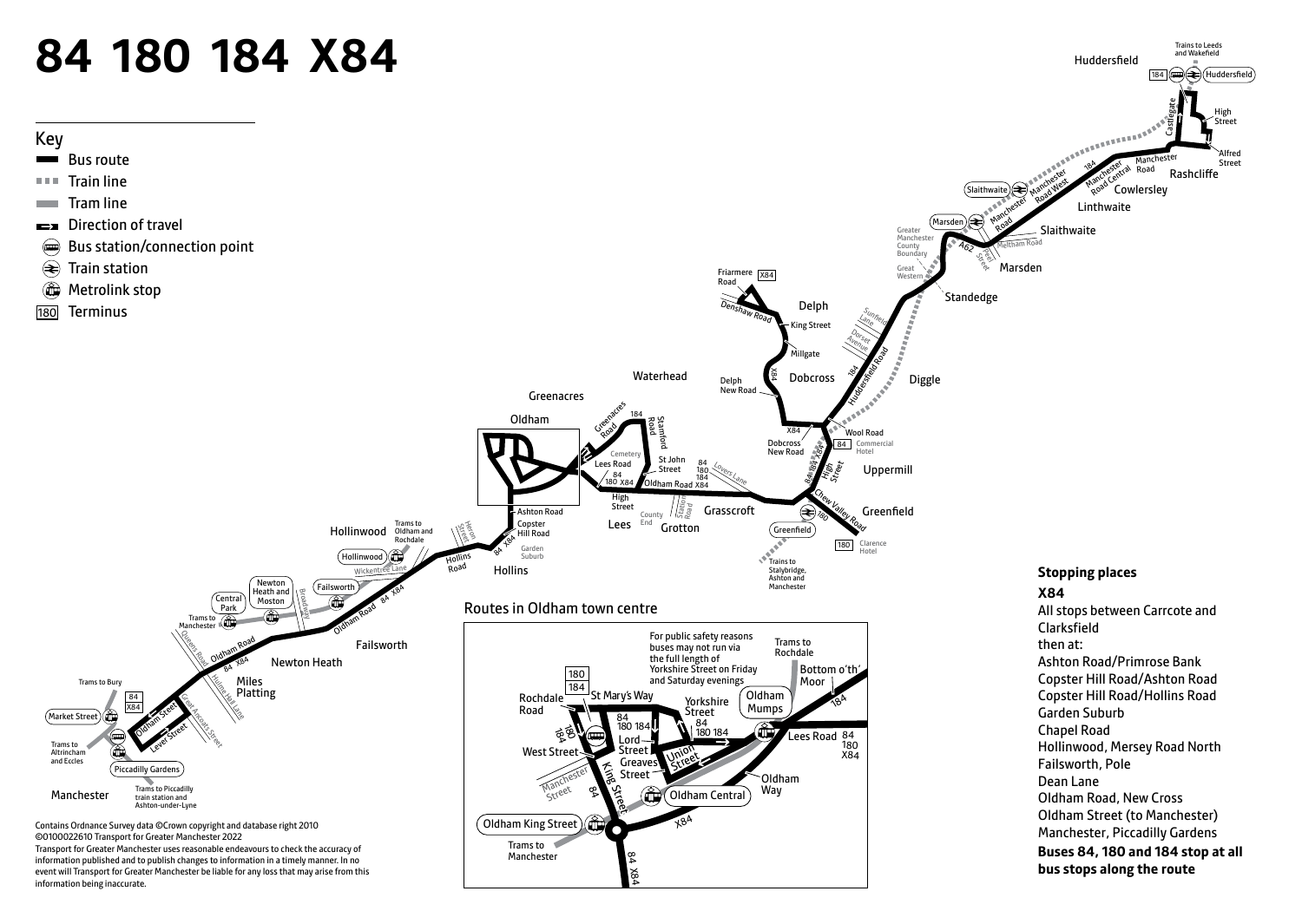| <b>Mondays to Fridays</b>  |      |                               |      |           |           |           |      | <b>Saturdays</b> |      |                          |  |
|----------------------------|------|-------------------------------|------|-----------|-----------|-----------|------|------------------|------|--------------------------|--|
| Greenfield, Clarence Hotel |      | 0720 0940 1050 1150 1300 1350 |      |           |           |           | 1810 |                  |      | 0940 1050 1200 1410 1520 |  |
| Grotton, Station Road      |      | 0730 0950 1100                |      |           | 1200 1310 | 1400      | 1820 | 0950 1100        | 1210 | 1420 1530                |  |
| Lees, County End           |      | 0733 0953 1103                |      | 1203 1313 |           | 1403 1823 |      | 0953 1103        | 1213 | 1423 1533                |  |
| Oldham, Mumps              | 0741 | 1001                          | 1111 | 1211      | 1321      | 1411      | 1831 | 1001 1111        | 1221 | 1431 1541                |  |
| Oldham, Bus Station        |      | 0748 1008                     | 1118 | 1218      | 1328      | 1418      | 1838 | 1008 1118        | 1228 | 1438 1548                |  |

## Oldham — Lees — Greenfield 180

Mondays to Fridays North Communications and Saturdays Saturdays Oldham, Bus Station 1015 1115 1225 1315 1425 1735 1015 1125 1335 1445 1555 Oldham, Mumps 1022 1122 1232 1322 1432 1742 1022 1132 1342 1452 1602 1030 1130 1240 1330 1440 1750 Grotton, Station Road 1033 1133 1243 1333 1443 1753 1133 1143 1353 1503 1613 Greenfield, Clarence Hotel 1042 1142 1252 1342 1452 1802 1042 1152 1402 1512 1622

Bus 180 does not run on Sundays or public holidays

Bus 180 is run by First Manchester

& - All bus 180 journeys are run using easy access buses. See inside front cover of this leaflet for details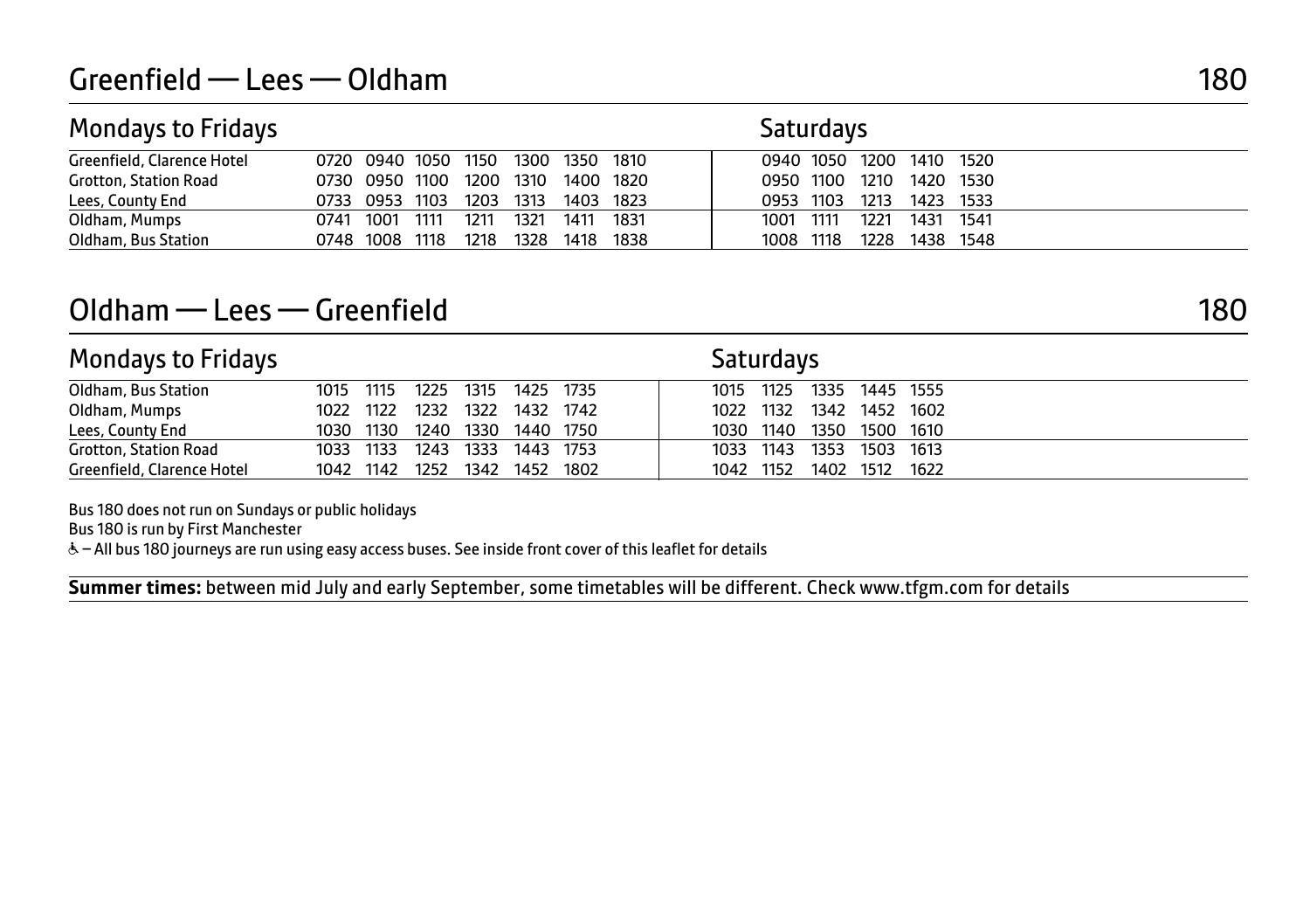|                              |           |      |            |      |           | MM d |  |
|------------------------------|-----------|------|------------|------|-----------|------|--|
| Huddersfield, Bus Station    |           | 0635 |            | 1835 | 1935      |      |  |
| Cowlersley                   |           | 0645 |            | 1845 | 1943      |      |  |
| Slaithwaite, Star Hotel      |           | 0653 |            | 1853 | 1953      |      |  |
| Marsden, Peel Street         |           | 0703 |            | 1903 | 2001      | 2101 |  |
| Diggle, Sunfield Lane        |           | 0713 | and        | 1913 | 2011      | 2111 |  |
| Uppermill, Commercial Hotel  |           |      | 0722 every | 1922 | 2020 2120 |      |  |
| <b>Grotton, Station Road</b> | 0632 0732 |      | hour       | 1932 | 2029 2129 |      |  |
| Lees, County End             | 0634 0735 |      | until      | 1935 | 2032 2132 |      |  |
| Lees, St John's              | 0637 0738 |      |            | 1938 | 2035 2135 |      |  |
| <b>Greenacres Cemetery</b>   | 0639 0741 |      |            | 1941 | 2038 2138 |      |  |
| Oldham, Mumps                | 0647 0750 |      |            | 1950 | 2046 2146 |      |  |
| Oldham, Bus Station          | 0654 0757 |      |            | 1957 | 2050 2150 |      |  |

#### **Saturdays**

|                              |           |            |           | MM d      |
|------------------------------|-----------|------------|-----------|-----------|
| Huddersfield, Bus Station    | 0735      |            | 1835      |           |
| Cowlersley                   | 0745      |            | 1845      |           |
| Slaithwaite, Star Hotel      | 0753      |            | 1853      |           |
| Marsden, Peel Street         | 0803      |            | 1903 2101 |           |
| Diggle, Sunfield Lane        | 0813      | and        | 1913      | 2111      |
| Uppermill, Commercial Hotel  |           | 0822 every | 1922 2120 |           |
| <b>Grotton, Station Road</b> | 0832 hour |            | 1932 2129 |           |
| Lees, County End             | 0835      | until      | 1935 2132 |           |
| Lees, St John's              | 0838      |            | 1938 2135 |           |
| <b>Greenacres Cemetery</b>   | 0841      |            | 1941      | 2138      |
| Oldham, Mumps                | 0850      |            |           | 1950 2146 |
| Oldham, Bus Station          | 0857      |            | 1957      | 2150      |

M – Journey provided with the financial support of Transport for Greater Manchester

d – Run by Nexus Move. All other journeys are run by First Manchester

& - All bus 184 journeys are run using easy access buses. See inside front cover of this leaflet for details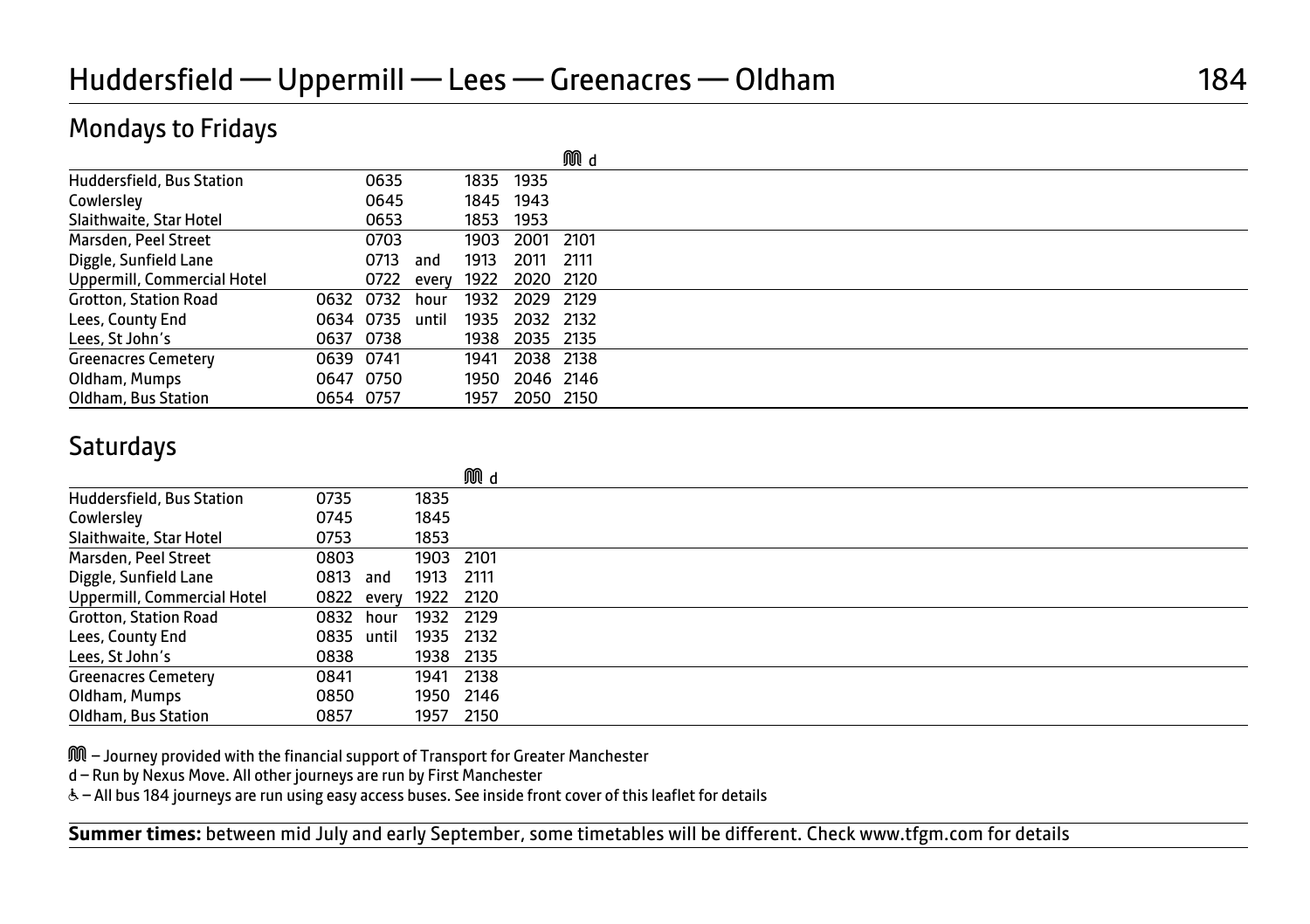#### Sundays and public holidays (except Christmas and New Year period)

| Huddersfield, Bus Station    | 0833      | 1033      | 1233 | 1433 | 1633 | 1833 |  |
|------------------------------|-----------|-----------|------|------|------|------|--|
| Cowlersley                   |           | 0842 1042 | 1242 | 1442 | 1642 | 1842 |  |
| Slaithwaite, Star Hotel      | 0850      | 1050      | 1250 | 1450 | 1650 | 1850 |  |
| Marsden, Peel Street         | 0855      | 1055      | 1255 | 1455 | 1655 | 1855 |  |
| Diggle, Sunfield Lane        | 0910      | 1110      | 1310 | 1510 | 1710 | 1910 |  |
| Uppermill, Commercial Hotel  | 0918      | 1118      | 1318 | 1518 | 1718 | 1918 |  |
| <b>Grotton, Station Road</b> | 0927      | 1127      | 1327 | 1527 | 1727 | 1927 |  |
| Lees, County End             | 0929      | 1129      | 1329 | 1529 | 1729 | 1929 |  |
| Lees, St John's              | 0932 1132 |           | 1332 | 1532 | 1732 | 1932 |  |
| <b>Greenacres Cemetery</b>   | 0934 1134 |           | 1334 | 1534 | 1734 | 1934 |  |
| Oldham, Mumps                | 0942 1142 |           | 1342 | 1542 | 1742 | 1942 |  |
| Oldham, Bus Station          | 0949 1149 |           | 1349 | 1549 | 1749 | 1949 |  |
|                              |           |           |      |      |      |      |  |

For details of buses during the Christmas and New Year period, please phone 0161 244 1000

The journeys above are run by First Manchester

& - All bus 184 journeys are run using easy access buses. See inside front cover of this leaflet for details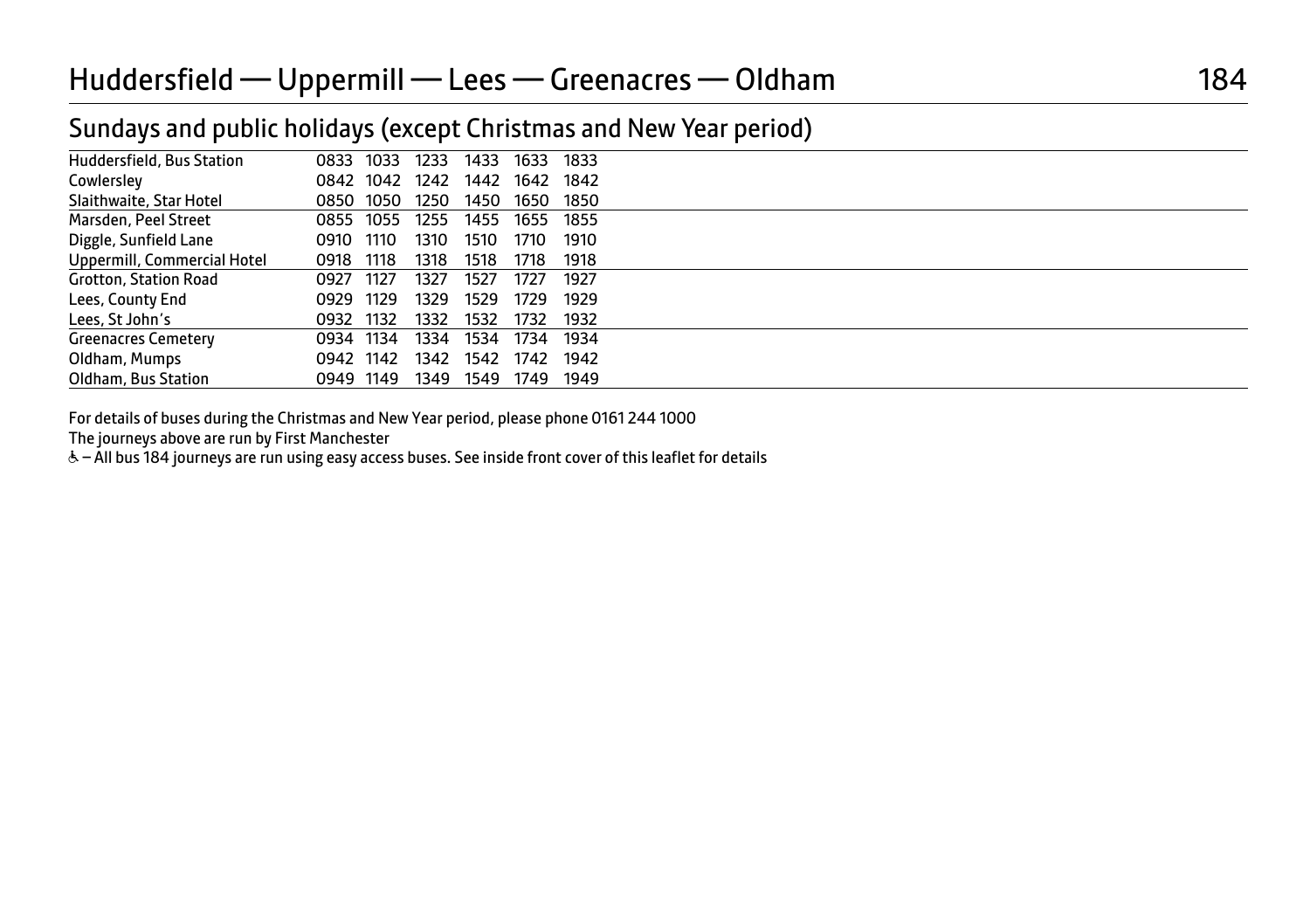|                             |           |                |                |          |       |      | Mid       | MUd    |  |
|-----------------------------|-----------|----------------|----------------|----------|-------|------|-----------|--------|--|
| Oldham, Bus Station         |           |                | 0603 0703      | 0803     |       | 1803 | 2005      | 2205   |  |
| Oldham, Mumps               | 0507      | 0607           | 0710           | 0810     |       | 1810 | 2010      | 2210   |  |
| <b>Greenacres Cemetery</b>  | 0515      | 0615           | 0718           | 0818     |       | 1818 | 2017      | 2217   |  |
| Lees, St John's             | 0518      | 0618           | 0721           | 0821     |       | 1821 | 2020 2220 |        |  |
| Lees, County End            | 0521      | 0621           | 0724           | 0824 and |       | 1824 | 2022      | 2222   |  |
| Grotton, Station Road       |           | 0524 0624 0727 |                | 0827     | every | 1827 | 2025      | - 2225 |  |
| Uppermill, Commercial Hotel |           | 0534 0634 0736 |                | 0836     | hour  | 1836 | 2034      | 2234   |  |
| Diggle, Sunfield Lane       |           | 0540 0639 0741 |                | 0841     | until | 1841 | 2040 2240 |        |  |
| Marsden, Peel Street        | 0551      | 0645 0747      |                | 0848     |       | 1848 | 2047      |        |  |
| Slaithwaite, Star Hotel     | 0558      |                | 0652 0754 0856 |          |       | 1856 |           |        |  |
| Cowlersley                  | 0607      | 0701           | 0803 0904      |          |       | 1904 |           |        |  |
| Huddersfield, Bus Station   | 0620 0714 |                | 0816 0919      |          |       | 1919 |           |        |  |

#### **Saturdays**

|                              |                 |      |       |      | MCd MCd   |      |
|------------------------------|-----------------|------|-------|------|-----------|------|
| Oldham, Bus Station          |                 | 0703 |       | 1703 | 2005 2205 |      |
| Oldham, Mumps                | 0607            | 0710 |       | 1710 | 2010 2210 |      |
| <b>Greenacres Cemetery</b>   | 0615 0718       |      |       | 1718 | 2017      | 2217 |
| Lees, St John's              | 0618 0721       |      |       | 1721 | 2020      | 2220 |
| Lees, County End             | 0621            | 0724 | and   | 1724 | 2022 2222 |      |
| <b>Grotton, Station Road</b> | 0624 0727       |      | everv | 1727 | 2025 2225 |      |
| Uppermill, Commercial Hotel  | 0634 0736       |      | hour  | 1736 | 2034 2234 |      |
| Diggle, Sunfield Lane        | 0640 0742 until |      |       | 1742 | 2040 2240 |      |
| Marsden, Peel Street         | 0652 0754       |      |       |      | 1754 2047 |      |
| Slaithwaite, Star Hotel      | 0659 0802       |      |       | 1802 |           |      |
| Cowlersley                   | 0708 0810       |      |       | 1810 |           |      |
| Huddersfield, Bus Station    | 0721            | 0825 |       | 1825 |           |      |

M – Journey provided with the financial support of Transport for Greater Manchester

d – Run by Nexus Move. All other journeys are run by First Manchester

& - All bus 184 journeys are run using easy access buses. See inside front cover of this leaflet for details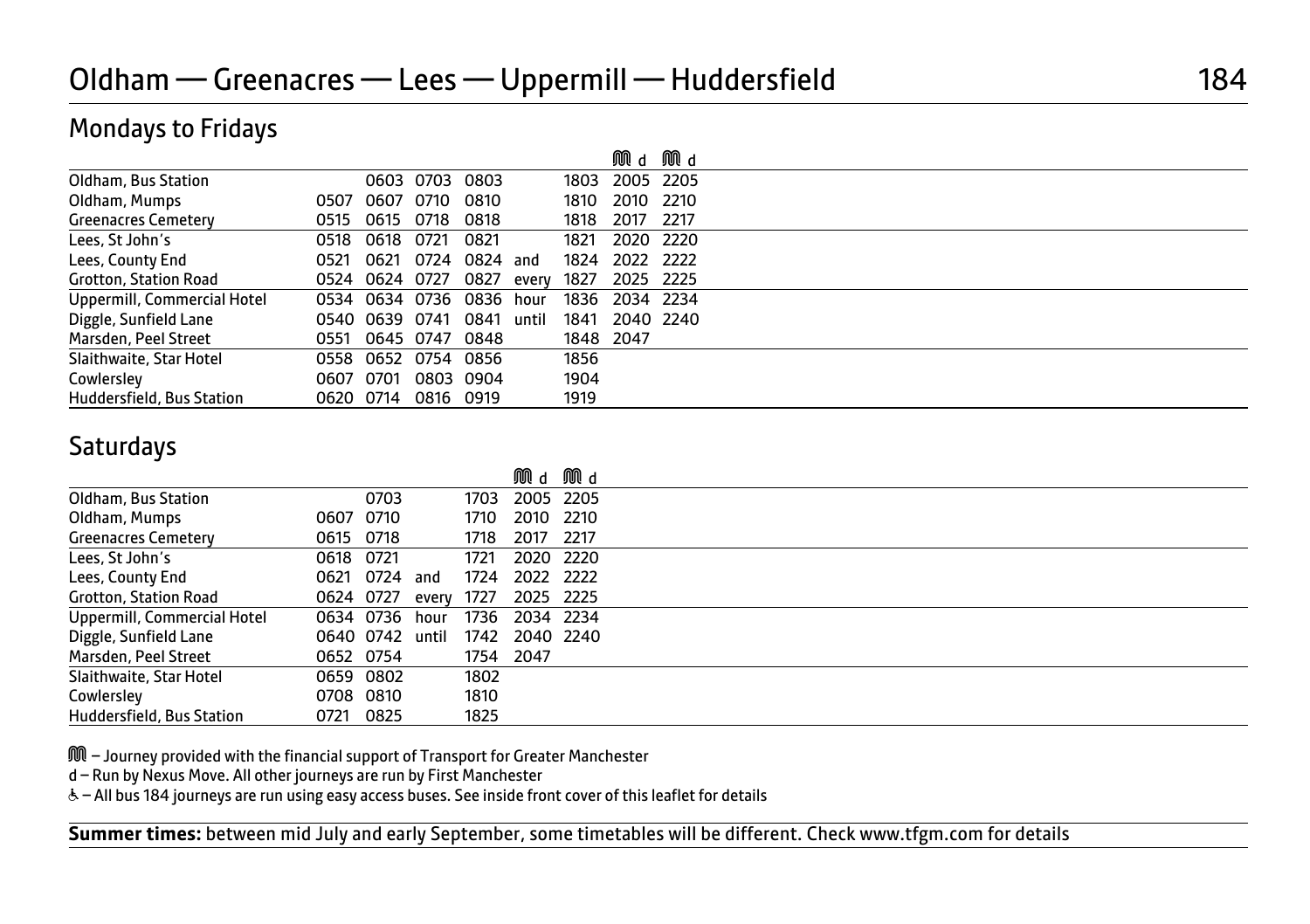#### Sundays and public holidays (except Christmas and New Year period)

| Oldham, Bus Station          | 0705 | 0905 1105      |      | 1305 | 1505           | 1705 |  |
|------------------------------|------|----------------|------|------|----------------|------|--|
| Oldham, Mumps                | 0710 | 0910           | 1110 | 1310 | 1510           | 1710 |  |
| <b>Greenacres Cemetery</b>   | 0717 | 0917           | 1117 | 1317 | 1517           | 1717 |  |
| Lees, St John's              |      | 0720 0920 1120 |      | 1320 | 1520           | 1720 |  |
| Lees, County End             | 0722 | 0922 1122      |      | 1322 | 1522           | 1722 |  |
| <b>Grotton, Station Road</b> |      | 0725 0925 1125 |      | 1325 | 1525           | 1725 |  |
| Uppermill, Commercial Hotel  |      | 0734 0934 1134 |      | 1334 | 1534 1734      |      |  |
| Diggle, Sunfield Lane        |      | 0740 0940 1140 |      |      | 1340 1540 1740 |      |  |
| Marsden, Peel Street         |      | 0754 0954 1154 |      | 1354 | 1554 1754      |      |  |
| Slaithwaite, Star Hotel      |      | 0759 0959      | 1159 | 1359 | 1559           | 1759 |  |
| Cowlersley                   | 0807 | 1007           | 1207 | 1407 | 1607           | 1807 |  |
| Huddersfield, Bus Station    | 0819 | 1019           | 1219 | 1419 | 1619           | 1819 |  |
|                              |      |                |      |      |                |      |  |

For details of buses during the Christmas and New Year period, please phone 0161 244 1000

The journeys above are run by First Manchester

& - All bus 184 journeys are run using easy access buses. See inside front cover of this leaflet for details